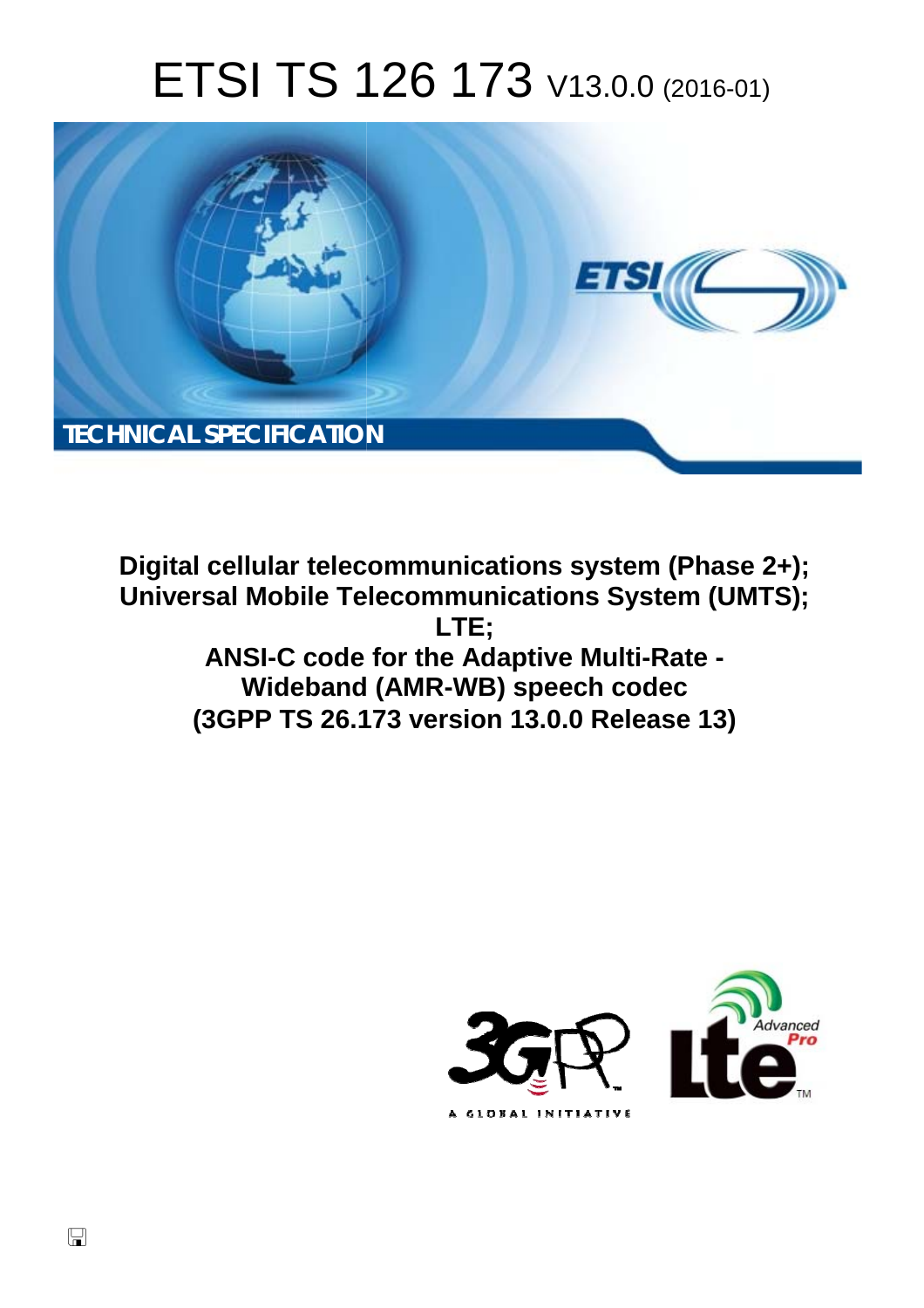Reference RTS/TSGS-0426173vd00

> Keywords GSM,LTE,UMTS

#### *ETSI*

#### 650 Route des Lucioles F-06921 Sophia Antipolis Cedex - FRANCE

Tel.: +33 4 92 94 42 00 Fax: +33 4 93 65 47 16

Siret N° 348 623 562 00017 - NAF 742 C Association à but non lucratif enregistrée à la Sous-Préfecture de Grasse (06) N° 7803/88

#### *Important notice*

The present document can be downloaded from: <http://www.etsi.org/standards-search>

The present document may be made available in electronic versions and/or in print. The content of any electronic and/or print versions of the present document shall not be modified without the prior written authorization of ETSI. In case of any existing or perceived difference in contents between such versions and/or in print, the only prevailing document is the print of the Portable Document Format (PDF) version kept on a specific network drive within ETSI Secretariat.

Users of the present document should be aware that the document may be subject to revision or change of status. Information on the current status of this and other ETSI documents is available at <http://portal.etsi.org/tb/status/status.asp>

If you find errors in the present document, please send your comment to one of the following services: <https://portal.etsi.org/People/CommiteeSupportStaff.aspx>

#### *Copyright Notification*

No part may be reproduced or utilized in any form or by any means, electronic or mechanical, including photocopying and microfilm except as authorized by written permission of ETSI.

The content of the PDF version shall not be modified without the written authorization of ETSI. The copyright and the foregoing restriction extend to reproduction in all media.

> © European Telecommunications Standards Institute 2016. All rights reserved.

**DECT**TM, **PLUGTESTS**TM, **UMTS**TM and the ETSI logo are Trade Marks of ETSI registered for the benefit of its Members. **3GPP**TM and **LTE**™ are Trade Marks of ETSI registered for the benefit of its Members and of the 3GPP Organizational Partners.

**GSM**® and the GSM logo are Trade Marks registered and owned by the GSM Association.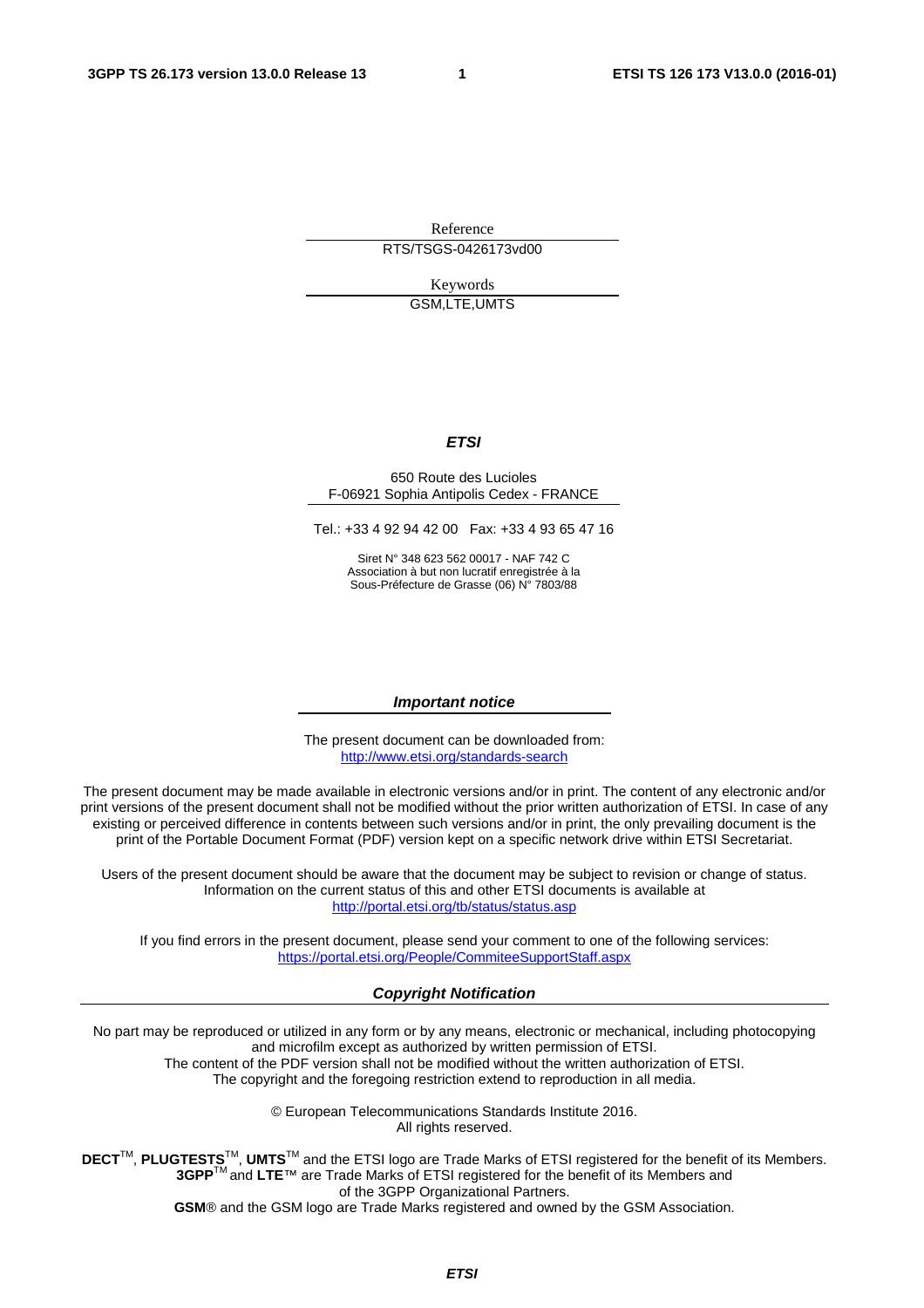### Intellectual Property Rights

IPRs essential or potentially essential to the present document may have been declared to ETSI. The information pertaining to these essential IPRs, if any, is publicly available for **ETSI members and non-members**, and can be found in ETSI SR 000 314: *"Intellectual Property Rights (IPRs); Essential, or potentially Essential, IPRs notified to ETSI in respect of ETSI standards"*, which is available from the ETSI Secretariat. Latest updates are available on the ETSI Web server [\(https://ipr.etsi.org/](https://ipr.etsi.org/)).

Pursuant to the ETSI IPR Policy, no investigation, including IPR searches, has been carried out by ETSI. No guarantee can be given as to the existence of other IPRs not referenced in ETSI SR 000 314 (or the updates on the ETSI Web server) which are, or may be, or may become, essential to the present document.

### Foreword

This Technical Specification (TS) has been produced by ETSI 3rd Generation Partnership Project (3GPP).

The present document may refer to technical specifications or reports using their 3GPP identities, UMTS identities or GSM identities. These should be interpreted as being references to the corresponding ETSI deliverables.

The cross reference between GSM, UMTS, 3GPP and ETSI identities can be found under [http://webapp.etsi.org/key/queryform.asp.](http://webapp.etsi.org/key/queryform.asp)

### Modal verbs terminology

In the present document "**shall**", "**shall not**", "**should**", "**should not**", "**may**", "**need not**", "**will**", "**will not**", "**can**" and "**cannot**" are to be interpreted as described in clause 3.2 of the [ETSI Drafting Rules](http://portal.etsi.org/Help/editHelp!/Howtostart/ETSIDraftingRules.aspx) (Verbal forms for the expression of provisions).

"**must**" and "**must not**" are **NOT** allowed in ETSI deliverables except when used in direct citation.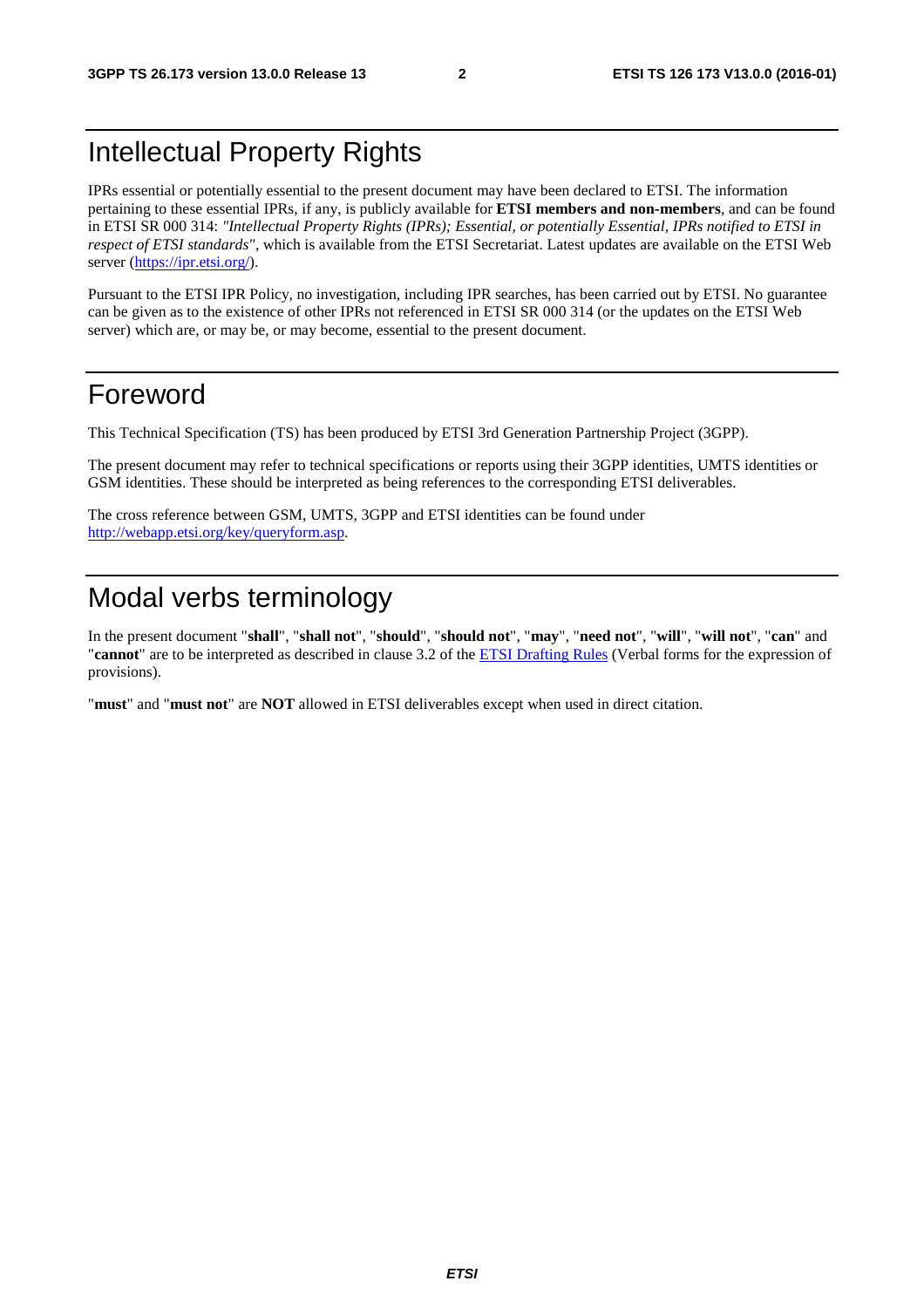$\mathbf{3}$ 

# Contents

| 1                                                                     |                               |  |  |  |
|-----------------------------------------------------------------------|-------------------------------|--|--|--|
| 2                                                                     |                               |  |  |  |
| 3<br>3.1<br>3.2                                                       |                               |  |  |  |
| $\overline{4}$<br>4.1<br>4.2<br>4.3<br>4.5<br>4.5.1<br>4.5.2<br>4.5.3 |                               |  |  |  |
| 5                                                                     |                               |  |  |  |
| 6<br>6.1<br>6.2<br>6.3                                                |                               |  |  |  |
|                                                                       | <b>Annex A (informative):</b> |  |  |  |
|                                                                       |                               |  |  |  |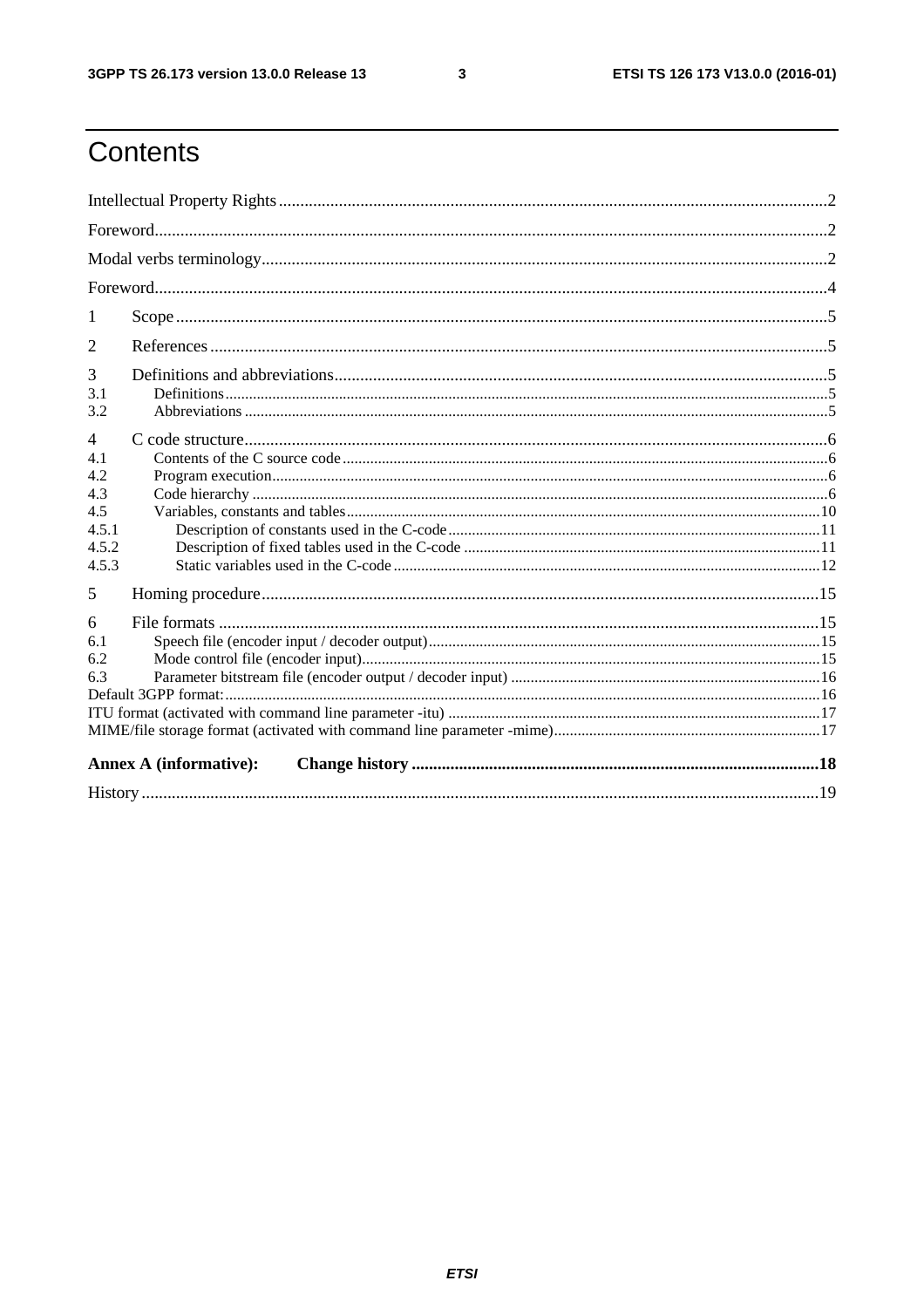### Foreword

This Technical Specification (TS) has been produced by the 3<sup>rd</sup> Generation Partnership Project (3GPP).

The contents of the present document are subject to continuing work within the TSG and may change following formal TSG approval. Should the TSG modify the contents of the present document, it will be re-released by the TSG with an identifying change of release date and an increase in version number as follows:

Version x.y.z

where:

- x the first digit:
	- 1 presented to TSG for information;
	- 2 presented to TSG for approval;
	- 3 or greater indicates TSG approved document under change control.
- y the second digit is incremented for all changes of substance, i.e. technical enhancements, corrections, updates, etc.
- z the third digit is incremented when editorial only changes have been incorporated in the document.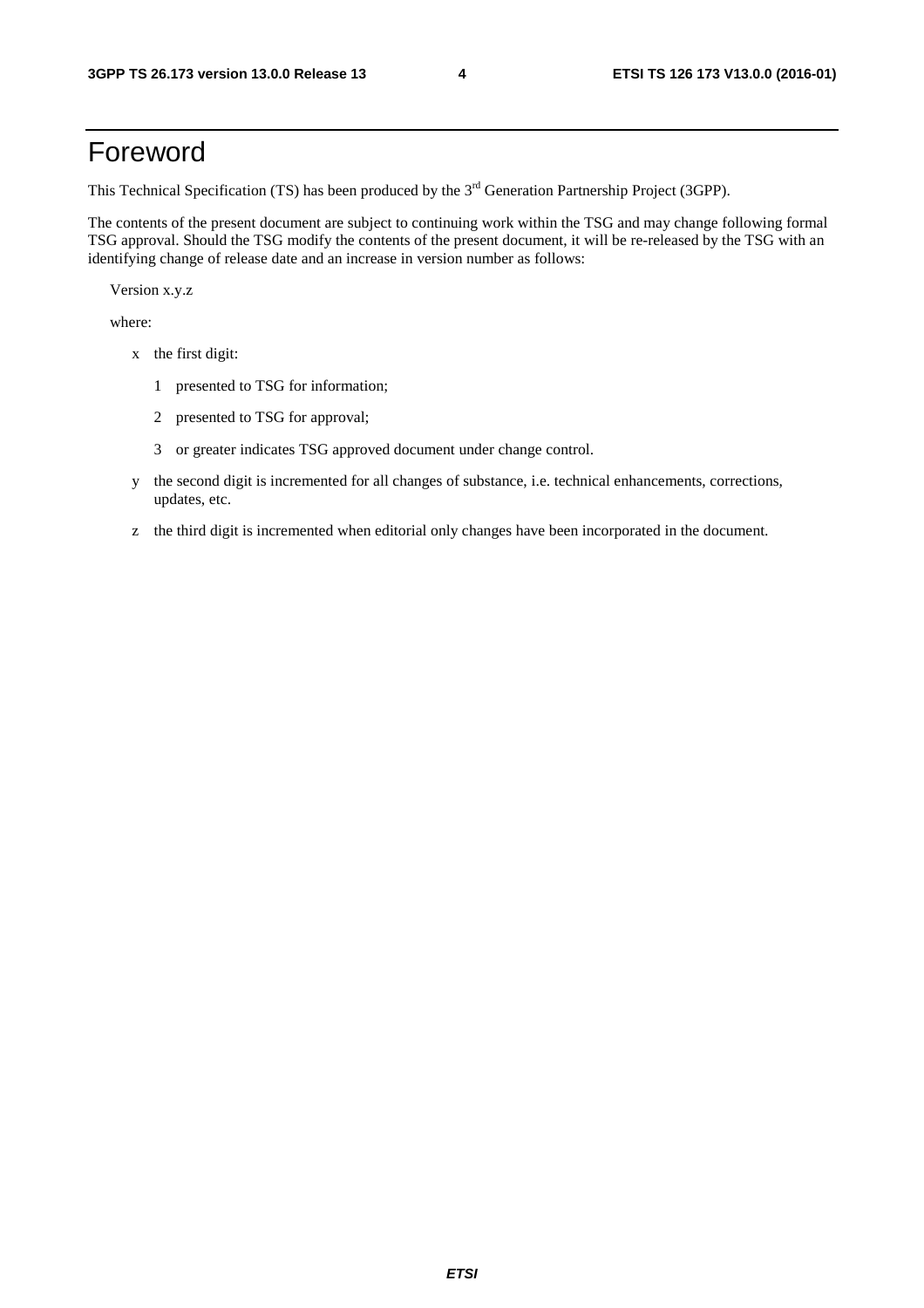### 1 Scope

The present document contains an electronic copy of the ANSI-C code for the Adaptive Multi-Rate Wideband codec. The ANSI-C code is necessary for a bit exact implementation of the Adaptive Multi Rate Wideband speech transcoder (3GPP TS 26.190 [2]), Voice Activity Detection (3GPP TS 26.194 [6]), comfort noise (3GPP TS 26.192 [4]), source controlled rate operation (3GPP TS 26.193 [5]) and example solutions for substituting and muting of lost frames (3GPP TS 26.191 [3]).

### 2 References

The following documents contain provisions which, through reference in this text, constitute provisions of the present document.

- References are either specific (identified by date of publication, edition number, version number, etc.) or non-specific.
- For a specific reference, subsequent revisions do not apply.
- For a non-specific reference, the latest version applies. In the case of a reference to a 3GPP document (including a GSM document), a non-specific reference implicitly refers to the latest version of that document *in the same Release as the present document*.
- [1] 3GPP TS 26.174: "AMR Wideband Speech Codec; Test sequences".
- [2] 3GPP TS 26.190: "AMR Wideband Speech Codec; Speech transcoding".
- [3] 3GPP TS 26.191: "AMR Wideband Speech Codec; Substitution and muting of lost frames".
- [4] 3GPP TS 26.192: "AMR Wideband Speech Codec; Comfort noise aspects".
- [5] 3GPP TS 26.193: "AMR Wideband Speech Codec; Source controlled rate operation".
- [6] 3GPP TS 26.194: "AMR Wideband Speech Codec; Voice Activity Detection".
- [7] RFC 3267 'A Real-Time Transport Protocol (RTP) Payload Format and File Storage Format for Adaptive Multi-Rate (AMR) and Adaptive Multi-Rate Wideband (AMR-WB) Audio Codecs, June 2002.

### 3 Definitions and abbreviations

#### 3.1 Definitions

Definition of terms used in the present document, can be found in 3GPP TS 26.190 [2], 3GPP TS 26.191 [3], 3GPP TS 26.192 [4], 3GPP TS 26.193 [5] and 3GPP TS 26.194 [6].

#### 3.2 Abbreviations

For the purpose of the present document, the following abbreviations apply:

| AMR-WB      | Adaptive Multi-Rate Wideband            |
|-------------|-----------------------------------------|
| <b>ANSI</b> | American National Standards Institute   |
| <b>ETS</b>  | European Telecommunication Standard     |
| <b>GSM</b>  | Global System for Mobile communications |
| I/O         | Input/Output                            |
| <b>RAM</b>  | Random Access Memory                    |
| <b>ROM</b>  | Read Only Memory                        |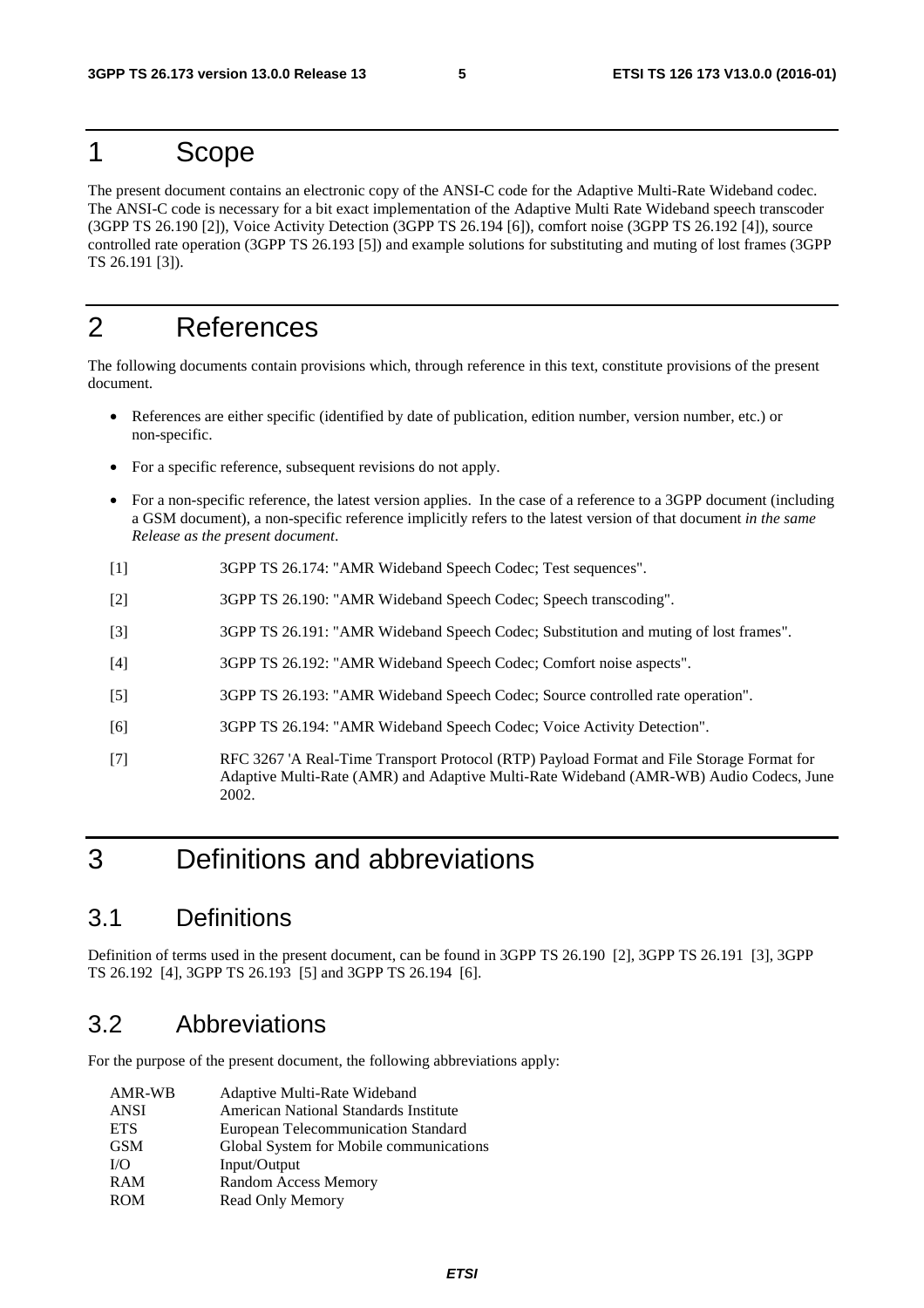### 4 C code structure

This clause gives an overview of the structure of the bit-exact C code and provides an overview of the contents and organization of the C code attached to this document.

The C code has been verified on the following systems:

- Sun Microsystems workstations and GNU gcc compiler
- HP workstations and cc compiler
- IBM PC compatible computers with Windows NT4 operating system and GNU gcc compiler.

ANSI-C was selected as the programming language because portability was desirable.

#### 4.1 Contents of the C source code

The C code distribution has all files in the root level.

The distributed files with suffix "c" contain the source code and the files with suffix "h" are the header files. The ROM data is contained mostly in files with suffix "tab".

The C code distribution also contains one speech coder installation verification data file, "spch\_dos.inp". The reference encoder output file is named "spch\_dos.cod", the reference decoder input file is named "spch\_dos.dec" and the reference decoder output file is named "spch\_dos.out". These four files are formatted such that they are correct for an IBM PC/AT compatible computer. The same files with reversed byte order of the 16 bit words are named "spch\_unx.inp", "spch\_unx.cod", "spch\_unx.dec" and "spch\_unx.out", respectively.

Final verification is to be performed using the GSM Adaptive Multi-Rate Wideband test sequences described in 3GPP TS 26.174 [1].

Makefiles are provided for the platforms in which the C code has been verified (listed above). Once the software is installed, this directory will have a compiled version of *encoder* and *decoder* (the bit-exact C executables of the speech codec) and all the object files.

#### 4.2 Program execution

The GSM Adaptive Multi-Rate Wideband codec is implemented in two programs:

- (*encoder*) speech encoder;
- (*decoder*) speech decoder.

The programs should be called like:

- encoder [encoder options] <speech input file> <parameter file>;
- decoder <parameter file> <speech output file>.

The speech files contain 16-bit linear encoded PCM speech samples and the parameter files contain encoded speech data and some additional flags.

The encoder and decoder options will be explained by running the applications without input arguments. See the file readme.txt for more information on how to run the *encoder* and *decoder* programs.

### 4.3 Code hierarchy

Tables 1 to 3 are call graphs that show the functions used in the speech codec, including the functions of VAD, DTX, and comfort noise generation.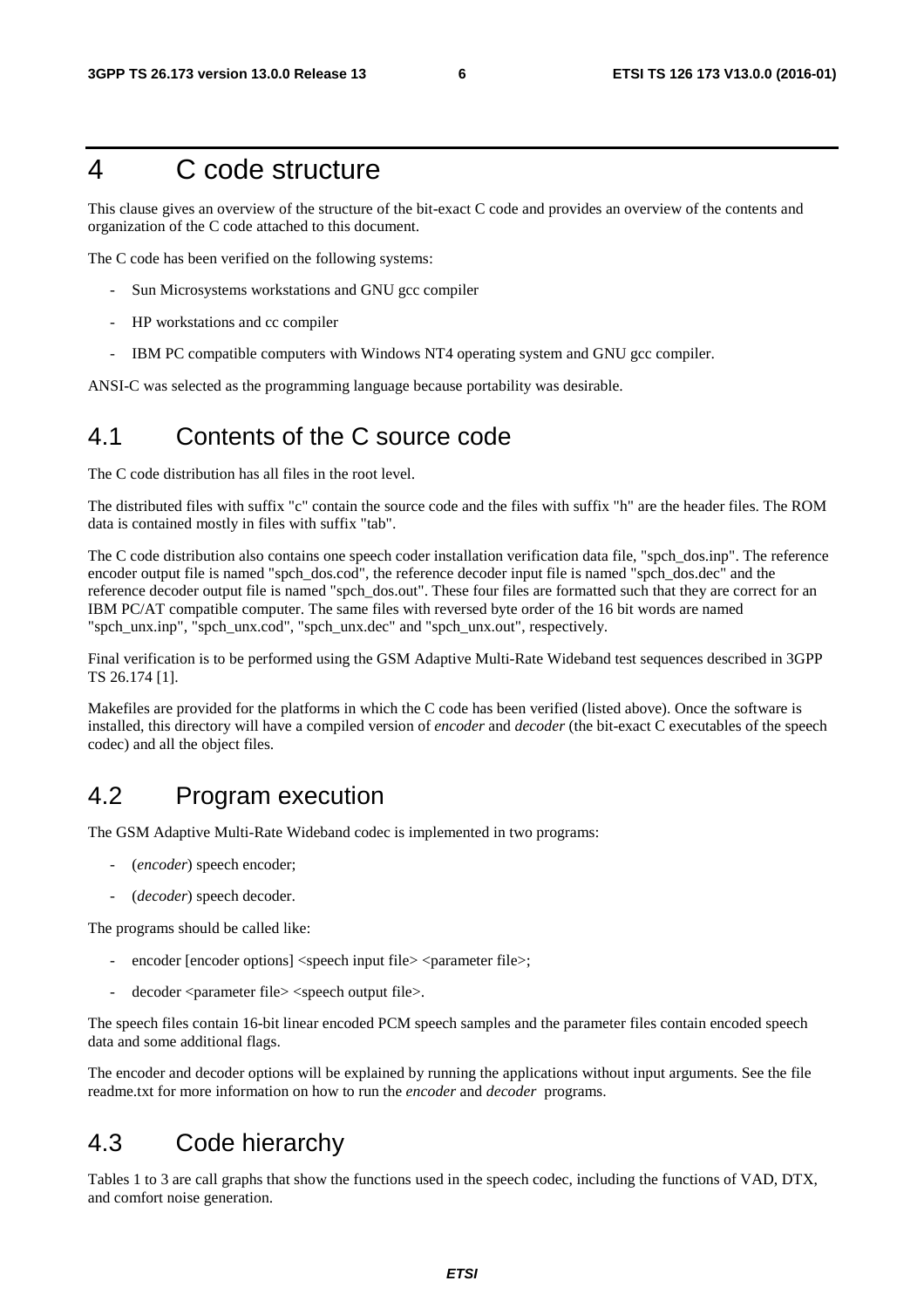Each column represents a call level and each cell a function. The functions contain calls to the functions in rightwards neighbouring cells. The time order in the call graphs is from the top downwards as the processing of a frame advances. All standard C functions: printf(), fwrite(), etc. have been omitted. Also, no basic operations (add(), L\_add(), mac(), etc.) or double precision extended operations (e.g. L\_Extract()) appear in the graphs. The initialization of the static RAM (i.e. calling the \_init functions) is also omitted.

The basic operations are not counted as extending the depth, therefore the deepest level in this software is level 6.

The encoder call graph is broken down into two separate call graphs, Table 1 to 2.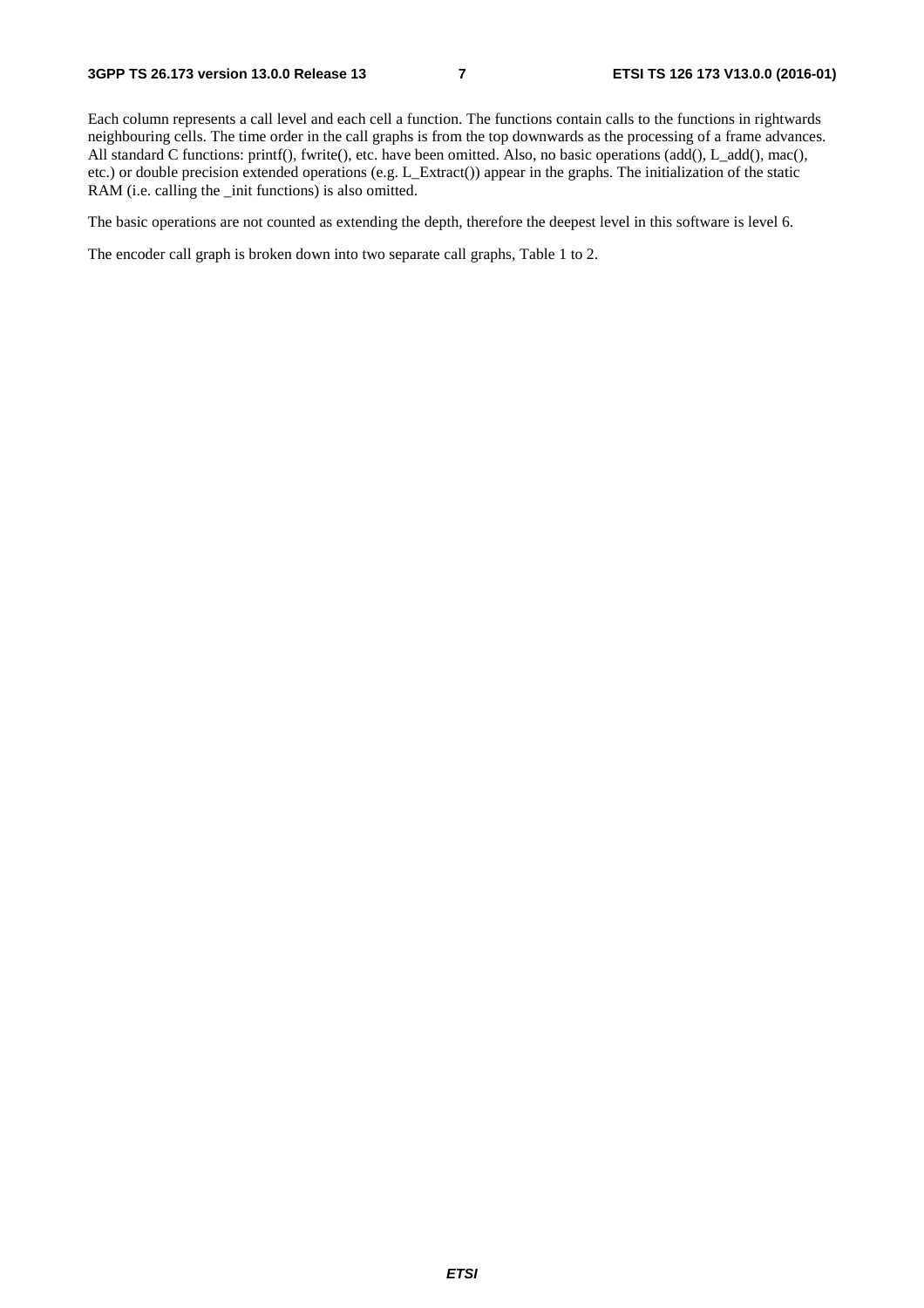| coder | Copy                  |                       |                       |              |
|-------|-----------------------|-----------------------|-----------------------|--------------|
|       | Decim_12k8            | Down_samp             | Interpol (function)   |              |
|       |                       | Copy                  |                       |              |
|       | Set_zero              |                       |                       |              |
|       | HP50_12k8             |                       |                       |              |
|       | Scale_sig             |                       |                       |              |
|       | wb_vad                | Filter_bank           | Filter <sub>5</sub>   |              |
|       |                       |                       | Filter3               |              |
|       |                       |                       |                       |              |
|       |                       |                       | Level_calculation     |              |
|       |                       | vad_decision          | llog <sub>2</sub>     |              |
|       |                       |                       | Noise_estimate_update | update_cntrl |
|       |                       |                       | hangover_addition     |              |
|       |                       | Estimate_Speech       |                       |              |
|       | tx_dtx_handler        |                       |                       |              |
|       | Parm serial           |                       |                       |              |
|       | Autocorr              |                       |                       |              |
|       | Lag_window            |                       |                       |              |
|       | Levinson              |                       |                       |              |
|       | Az_isp                | Chebps2               |                       |              |
|       | Int_isp               | Isp_Az                | Get_isp_pol           |              |
|       | Isp_isf               |                       |                       |              |
|       | Gp_clip_test_isf      |                       |                       |              |
|       | Weight_a              |                       |                       |              |
|       |                       |                       |                       |              |
|       | Residu                |                       |                       |              |
|       | Deemph <sub>2</sub>   |                       |                       |              |
|       | LP_Decim2             |                       |                       |              |
|       | Scale_mem_Hp_wsp      |                       |                       |              |
|       | Pitch_med_ol          | Hp_wsp                |                       |              |
|       |                       | lsqrt_n               |                       |              |
|       | wb_vad_tone_detection |                       |                       |              |
|       | Med_olag              | $m$ edian5            |                       |              |
|       | dtx_buffer            | Copy                  |                       |              |
|       | dtx_enc               | Find_frame_indices    |                       |              |
|       |                       | Aver_isf_history      |                       |              |
|       |                       | Qisf_ns               | Sub_VQ                |              |
|       |                       |                       |                       |              |
|       |                       |                       | Disf_ns               | Reorder_isf  |
|       |                       | Parm_serial           |                       |              |
|       |                       | Pow <sub>2</sub>      |                       |              |
|       |                       | Random                |                       |              |
|       |                       | Dot_product12         |                       |              |
|       |                       | Isqrt_n               |                       |              |
|       | Isf_isp               |                       |                       |              |
|       | Isp_Az                | Get_isp_pol           |                       |              |
|       | Synthesis             | Copy                  |                       |              |
|       |                       | Syn_filt_32           |                       |              |
|       |                       | Deemph_32             |                       |              |
|       |                       | HP50_12k8             |                       |              |
|       |                       | Random                |                       |              |
|       |                       | Scale_sig             |                       |              |
|       |                       | Dot_product12         |                       |              |
|       |                       | Isqrt_n               |                       |              |
|       |                       | HP400_12k8            |                       |              |
|       |                       | Weight_a              |                       |              |
|       |                       |                       |                       |              |
|       |                       | Syn_filt              |                       |              |
|       |                       | Filt_6k_7k            |                       |              |
|       | Reset_encoder         | Set_zero              |                       |              |
|       |                       | Init_gp_clip          |                       |              |
|       |                       | Init_Phase_dispersion | Set_zero              |              |
|       | Qpisf_2s_36b          | VQ_stage1             |                       |              |
|       |                       | Sub_VQ                |                       |              |
|       |                       | Dpisf_2s_36b          | Reorder_isf           |              |
|       | Qpisf_2s_46b          | VQ_stage1             |                       |              |
|       |                       | Sub_VQ                |                       |              |
|       |                       | Dpisf_2s_46b          | Reorder_isf           |              |
|       | Syn_filt              |                       |                       |              |
|       | Preemph <sub>2</sub>  |                       |                       |              |
|       | Pitch_fr4             | Norm_Corr             | Convolve              |              |
|       |                       |                       | Isqrt_n               |              |
|       |                       | Interpol_4            |                       |              |
|       | Gp_clip               |                       |                       |              |
|       | Pred_It4              |                       |                       |              |
|       | Convolve              |                       |                       |              |
|       |                       |                       |                       |              |
|       | G_pitch               | Dot_product12         |                       |              |
|       | Updt_tar              |                       |                       |              |
|       | Preemph               |                       |                       |              |
|       | Pit_shrp              |                       |                       |              |
|       | $Cor_h_x$             |                       |                       |              |
|       | ACELP_2t64_fx         | Dot_product12         |                       |              |
|       |                       | lsqrt_n               |                       |              |
|       | ACELP_4t64_fx         | See Table 2           |                       |              |
|       | Q_gain2               | Dot_product12         |                       |              |
|       |                       | Pow <sub>2</sub>      |                       |              |
|       | Gp_clip_test_gain_pit |                       |                       |              |
|       | voice_factor          | Dot_product12         |                       |              |
|       |                       |                       |                       |              |

#### **Table 1: Speech encoder call structure**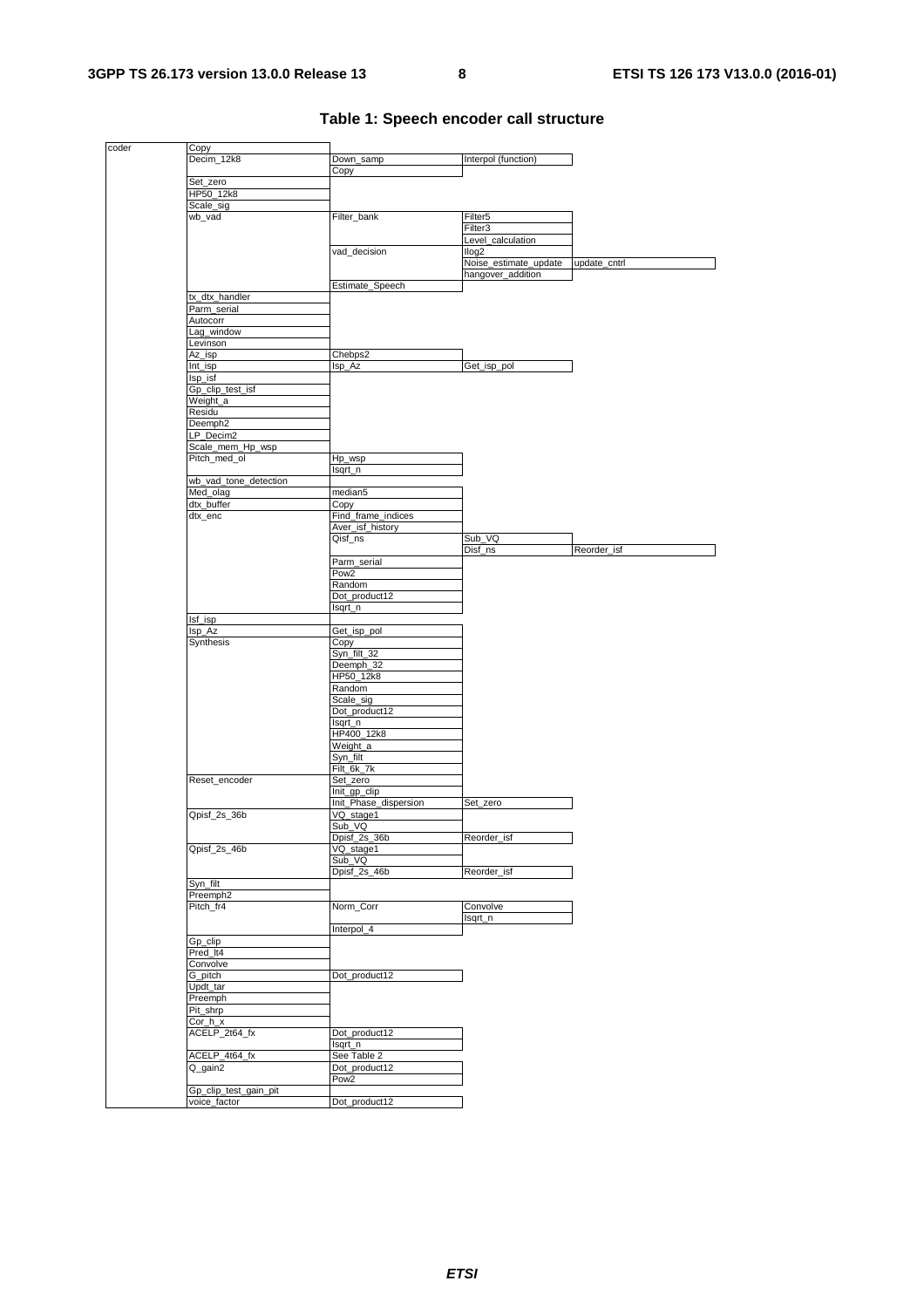| lsqrt_n       |               |                                                             |              |
|---------------|---------------|-------------------------------------------------------------|--------------|
| cor h vec     |               |                                                             |              |
| search ixiy   |               |                                                             |              |
| quant_1p_N1   |               |                                                             |              |
| quant_2p_2N1  |               |                                                             |              |
| quant_3p_3N1  | quant_2p_2N1  |                                                             |              |
|               | quant_1p_N1   |                                                             |              |
| quant_4p_4N   | quant_4p_4N1  | Quant_2p_2N1                                                |              |
|               | quant_1p_N1   |                                                             |              |
|               | quant_3p_3N1  | Quant_2p_2N1                                                |              |
|               |               | Quant_1p_N1                                                 |              |
|               | quant_2p_2N1  |                                                             |              |
| quant_5p_5N   | quant_3p_3N1  | Quant_2p_2N1                                                |              |
|               |               | Quant_1p_N1                                                 |              |
|               |               |                                                             |              |
| quant_6p_6N_2 | quant_5p_5N   | Quant_3p_3N1                                                | quant_2p_2N1 |
|               |               |                                                             | Quant_1p_N1  |
|               |               | quant_2p_2N1                                                |              |
|               |               |                                                             |              |
|               | quant_4p_4N   | quant_4p_4N1                                                | quant_2p_2N1 |
|               |               | quant_1p_N1                                                 |              |
|               |               | quant_3p_3N1                                                | quant_2p_2N1 |
|               |               |                                                             | quant_1p_N1  |
|               |               | quant_2p_2N1                                                |              |
|               |               |                                                             |              |
|               |               |                                                             |              |
|               |               | Quant 1p N1                                                 |              |
|               | Dot_product12 | quant_2p_2N1<br>quant_1p_N1<br>quant_2p_2N1<br>quant_3p_3N1 | quant_2p_2N1 |

#### **Table 2: ACELP\_4t64\_fx call structure**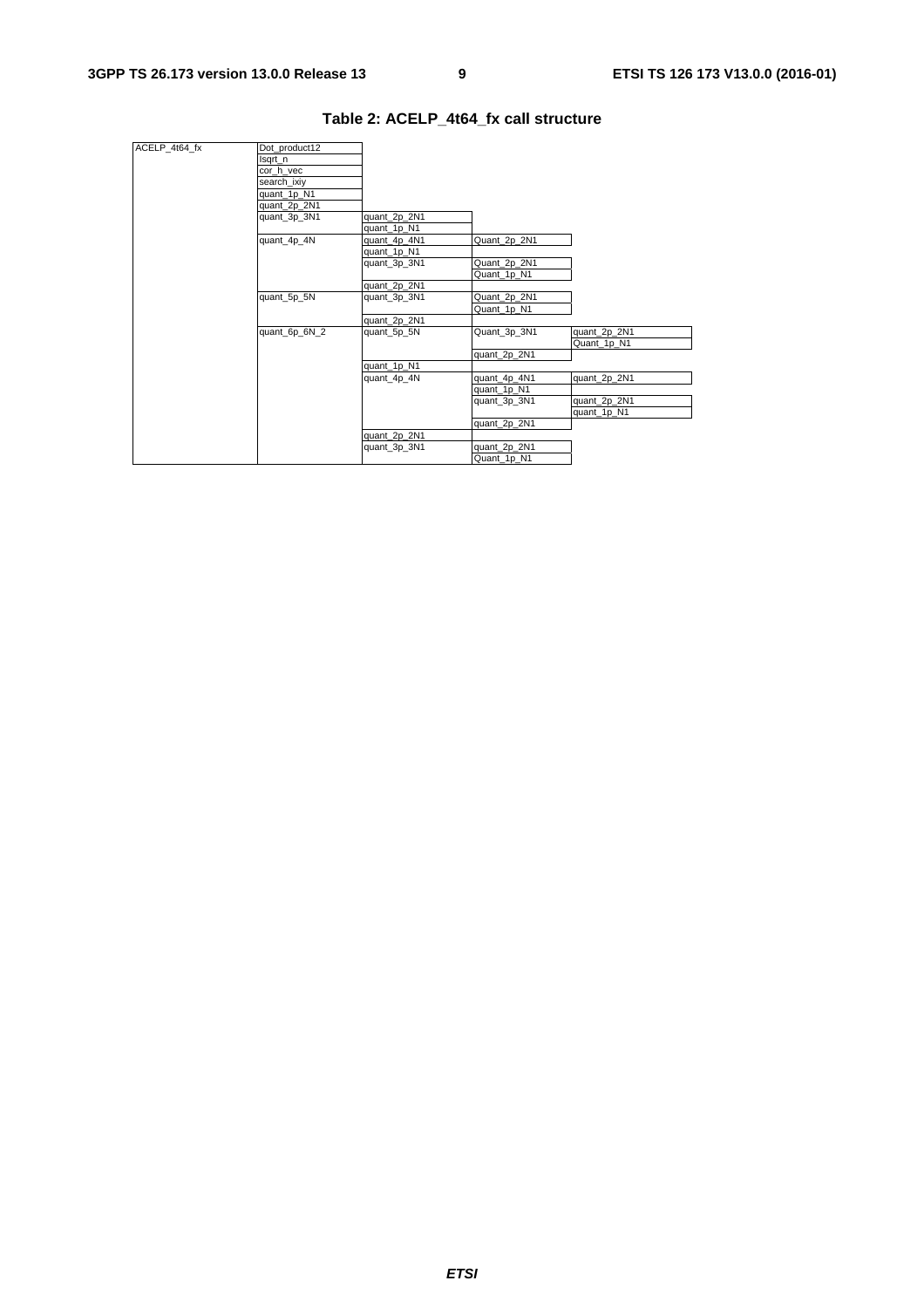| decoder | Rx_dtx_handler                      |                       |              |            |              |
|---------|-------------------------------------|-----------------------|--------------|------------|--------------|
|         | Dtx_dec                             | Copy                  |              |            |              |
|         |                                     | Disf_ns               | Reorder_isf  |            |              |
|         |                                     | Serial_parm           |              |            |              |
|         |                                     |                       |              |            |              |
|         |                                     | Pow <sub>2</sub>      |              |            |              |
|         |                                     | Random                |              |            |              |
|         |                                     | Dot_product12         |              |            |              |
|         |                                     | Isqrt_n               |              |            |              |
|         | Serial_parm                         |                       |              |            |              |
|         |                                     |                       |              |            |              |
|         | Isf_isp                             |                       |              |            |              |
|         | lsp_Az                              | Get_isp_pol           |              |            |              |
|         | Copy                                |                       |              |            |              |
|         | Synthesis                           | Copy                  |              |            |              |
|         |                                     | Syn_filt_32           |              |            |              |
|         |                                     |                       |              |            |              |
|         |                                     | Deemph_32             |              |            |              |
|         |                                     | HP50_12k8             |              |            |              |
|         |                                     | Oversamp_16k          | Copy         |            |              |
|         |                                     |                       | Up_samp      | Interpol   |              |
|         |                                     | Random                |              |            |              |
|         |                                     |                       |              |            |              |
|         |                                     | Scale_sig             |              |            |              |
|         |                                     | Dot_product12         |              |            |              |
|         |                                     | Isqrt_n               |              |            |              |
|         |                                     | HP400_12k8            |              |            |              |
|         |                                     | Isf_Extrapolation     | Isf_isp      |            |              |
|         |                                     |                       |              |            |              |
|         |                                     | Isp_Az                | Get_isp_pol  |            |              |
|         |                                     | Weight_a              |              |            |              |
|         |                                     | Syn_filt              |              |            |              |
|         |                                     | Filt_6k_7k            | Copy         |            |              |
|         |                                     |                       |              |            |              |
|         |                                     | Filt_7k               | Copy         |            |              |
|         | Reset_decoder                       | Set zero              |              |            |              |
|         |                                     | Init_Phase_dispersion | Set_zero     |            |              |
|         | Dpisf_2s_36b                        | Reorder_isf           |              |            |              |
|         | Dpisf_2s_46b                        | Reorder_isf           |              |            |              |
|         |                                     |                       |              |            |              |
|         | Int_isp                             | Isp_Az                | Get_isp_pol  |            |              |
|         | Lagconc                             | insertion_sort        | Insert       |            |              |
|         |                                     | Random                |              |            |              |
|         | Pred_It4                            |                       |              |            |              |
|         | Random                              |                       |              |            |              |
|         | DEC_ACELP_2t64_fx                   |                       |              |            |              |
|         |                                     |                       |              |            |              |
|         | DEC_ACELP_4t64_fx                   | dec_1p_N1             |              |            |              |
|         |                                     | add_pulses            |              |            |              |
|         |                                     | dec_2p_2N1            |              |            |              |
|         |                                     | dec_3p_3N1            | $Dec_2p_2N1$ |            |              |
|         |                                     |                       |              |            |              |
|         |                                     |                       | dec_1p_N1    |            |              |
|         |                                     | dec_4p_4N             | dec_4p_4N1   | dec_2p_2N1 |              |
|         |                                     |                       | dec_1p_N1    |            |              |
|         |                                     |                       | Dec_3p_3N1   | Dec_2p_2N1 |              |
|         |                                     |                       |              | Dec_1p_N1  |              |
|         |                                     |                       |              |            |              |
|         |                                     |                       | Dec_2p_2N1   |            |              |
|         |                                     | dec_5p_5N             | dec_3p_3N1   | Dec_2p_2N1 |              |
|         |                                     |                       |              | Dec_1p_N1  |              |
|         |                                     |                       | Dec_2p_2N1   |            |              |
|         |                                     | $dec_6p_6N_2$         | Dec_5p_5N    | dec_3p_3N1 | Dec_2p_2N1   |
|         |                                     |                       |              |            |              |
|         |                                     |                       |              |            | Dec_1p_N1    |
|         |                                     |                       |              | dec_2p_2N1 |              |
|         |                                     |                       | dec_1p_N1    |            |              |
|         |                                     |                       | dec_4p_4N    | dec_4p_4N1 | $dec_2p_2N1$ |
|         |                                     |                       |              | dec_1p_N1  |              |
|         |                                     |                       |              |            |              |
|         |                                     |                       |              | Dec_3p_3N1 | Dec_2p_2N1   |
|         |                                     |                       |              |            | Dec_1p_N1    |
|         |                                     |                       |              | Dec_2p_2N1 |              |
|         |                                     |                       | dec_2p_2N1   |            |              |
|         |                                     |                       | dec_3p_3N1   | Dec_2p_2N1 |              |
|         |                                     |                       |              |            |              |
|         |                                     |                       |              | Dec_1p_N1  |              |
|         | Preemph                             |                       |              |            |              |
|         | Pit_shrp                            |                       |              |            |              |
|         | D_gain2                             | Dot_product12         |              |            |              |
|         |                                     | Isqrt_n               |              |            |              |
|         |                                     |                       |              |            |              |
|         |                                     | Median5               |              |            |              |
|         |                                     | Pow <sub>2</sub>      |              |            |              |
|         | Scale_sig                           |                       |              |            |              |
|         | voice_factor                        | Dot_product12         |              |            |              |
|         |                                     | Set_zero              |              |            |              |
|         |                                     |                       |              |            |              |
|         | Phase_dispersion                    |                       |              |            |              |
|         | Agc2                                | Isqrt                 | lsqrt_n      |            |              |
|         | Set zero<br>Dtx_dec_activity_update | Copy                  |              |            |              |

#### **Table 3: Speech decoder call structure**

### 4.5 Variables, constants and tables

The data types of variables and tables used in the fixed point implementation are signed integers in 2's complement representation, defined by:

- **Word16** 16 bit variable;
- **Word32** 32 bit variable.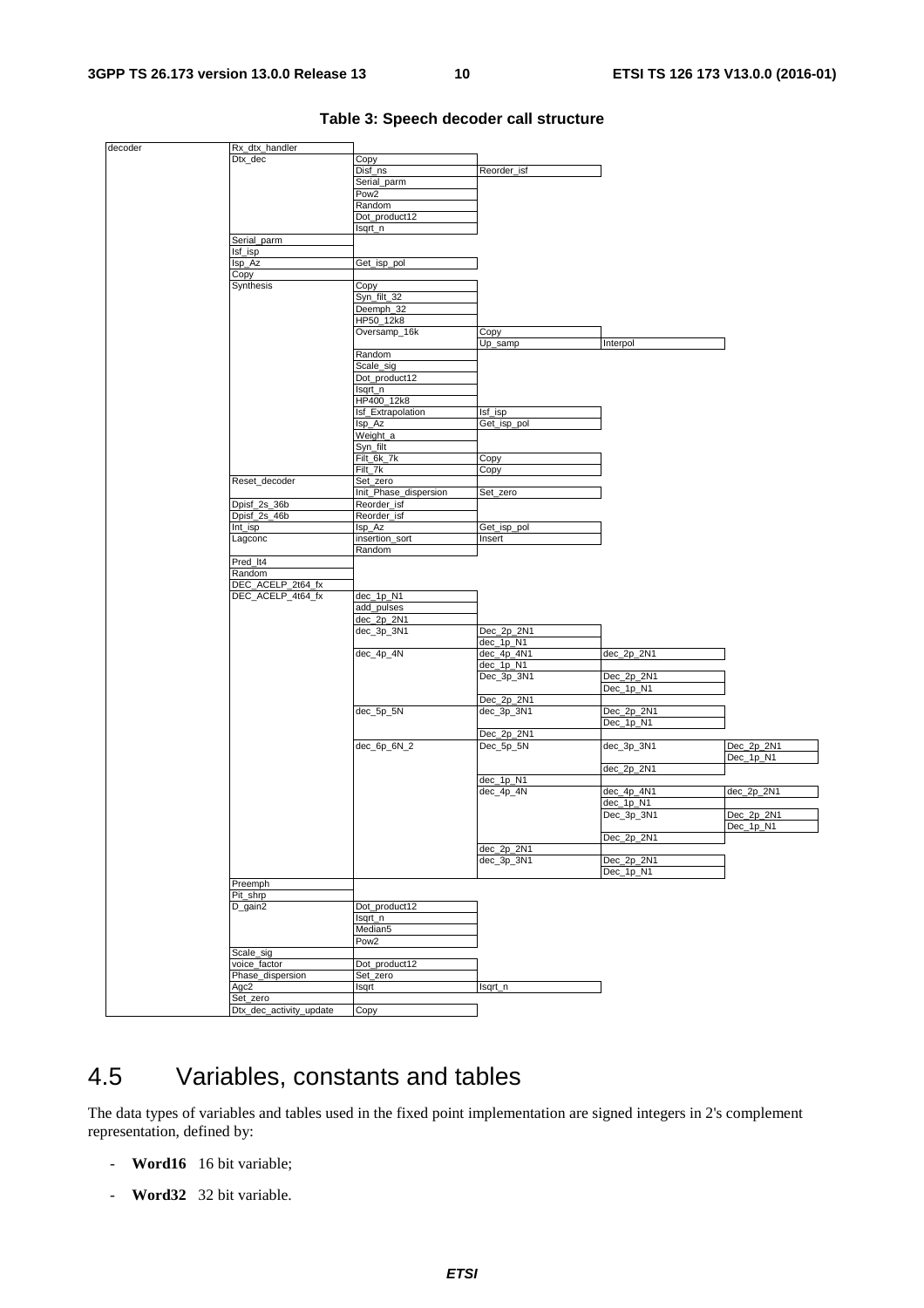### 4.5.1 Description of constants used in the C-code

This subclause contains a listing of all global constants defined in cnst.h.

#### **Table 5: Global constants**

| <b>Constant</b>    | Value           | <b>Description</b>                                       |
|--------------------|-----------------|----------------------------------------------------------|
| <b>IL TOTAL</b>    | 384             | total size of speech buffer.                             |
| <b>IL WINDOW</b>   | 384             | window size in LP analysis                               |
| IL NEXT            | 64              | Look-ahead size                                          |
| <b>L FRAME</b>     | 256             | lframe size in 12.8 kHz                                  |
| <b>IL FRAME16k</b> | 320             | lframe size in 16 kHz                                    |
| <b>L SUBFR</b>     | 64              | Subframe size in 12.8 kHz                                |
| L SUBFR16k         | 80              | Subframe size in 16 kHz                                  |
| <b>NB SUBFR</b>    | 4               | Number of subframes                                      |
| M <sub>16</sub> k  | 20              | order of LP filter in high-band synthesis in 6.60 mode   |
| M                  | 16              | order of LP filter                                       |
| L_FILT16k          | 15              | Delay of down-sampling filter in 16 kHz                  |
| IL FILT            | 12 <sub>2</sub> | Delay of down-sampling filter in 12.8 kHz                |
| IGP CLIP           | 15565           | Pitch gain clipping                                      |
| IPIT SHARP         | 27853           | pitch sharpening factor                                  |
| PIT_MIN            | 34              | minimum pitch lag (all modes)                            |
| PIT_FR2            | 128             | Minimum pitch lag with resolution 1/2                    |
| PIT FR1 9b         | 160             | Minimum pitch lag with resolution for 9 bit quantization |
| PIT_FR1_8b         | 92              | Minimum pitch lag with resolution for 8 bit quantization |
| <b>PIT MAX</b>     | 231             | maximum pitch lag                                        |
| L_INTERPOL         | $(16+1)$        | length of filter for interpolation                       |
| <b>OPL DECIM</b>   | 2               | Decimation in open-loop pitch analysis                   |
| PREEMPH_FAC        | 22282           | preemphasis factor                                       |
| GAMMA1             | 30147           | Weighting factor (numerator)                             |
| <b>TILT FAC</b>    | 22282           | tilt factor (denominator)                                |
| Q MAX              | 8               | scaling max for signal                                   |
| RANDOM_INITSEED    | 21845           | random init value                                        |
| <b>IL MEANBUF</b>  | 3               | Size of ISF buffer                                       |
| ONE_PER_MEANBUF    | 10923           | Inverse of L MEANBUF                                     |

### 4.5.2 Description of fixed tables used in the C-code

This section contains a listing of all fixed tables sorted by source file name and table name. All table data is declared as **Word16**.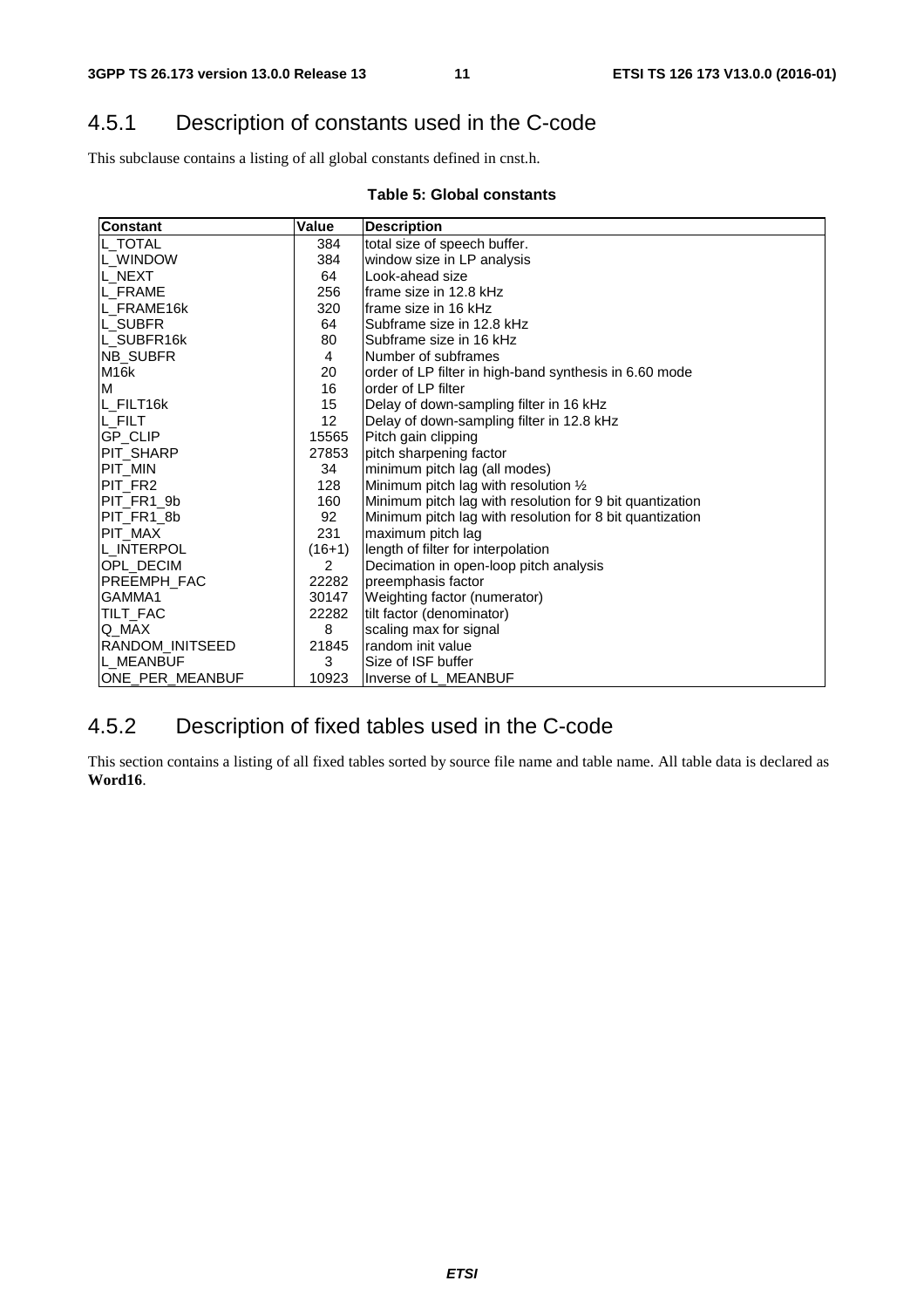#### **Table 6: Fixed tables**

| <b>File</b>              | Table name           | Length                    | <b>Description</b>                                                                                                                                                         |
|--------------------------|----------------------|---------------------------|----------------------------------------------------------------------------------------------------------------------------------------------------------------------------|
| C4t64fx.c                | Tipos                | 36                        | starting points of iterations                                                                                                                                              |
| Cod_main.c               | HP_gain              | 16                        | High band gain table for 23.85 kbit/s mode                                                                                                                                 |
| Cod_main.c               | Interpol_frac        | 4                         | LPC interpolation coefficients                                                                                                                                             |
| Cod_main.c               | Isp_init             | 16                        | isp tables for initialization                                                                                                                                              |
| Cod_main.c               | Isf_init             | 16                        | isf tables for initialization                                                                                                                                              |
| D_gain2.c                | cdown_unusable       | $\overline{7}$            | attenuation factors for codebook gain in lost frames                                                                                                                       |
| D_gain2.c                | cdown_usable         | $\overline{7}$            | attenuation factors for codebook gain in bad frames                                                                                                                        |
| D_gain2.c                | pdown_unusable       | $\boldsymbol{7}$          | attenuation factors for adaptive codebook gain in lost frames                                                                                                              |
| D_gain2.c                | pdown_usable         | 7                         | attenuation factors for adaptive codebook gain in bad frames                                                                                                               |
| D_gain2.c                | Pred                 | 4                         | algebraic code book gain MA predictor coefficients                                                                                                                         |
| Dec_main.c               | HP_gain              | 16                        | High band gain table for 23.85 kbit/s mode                                                                                                                                 |
| Dec_main.c               | Interpol_frac        | 4                         | LPC interpolation coefficients                                                                                                                                             |
| Dec main.c               | Isp_init             | 16                        | isp tables for initialization                                                                                                                                              |
| Dec_main.c               | Isf_init             | 16                        | isf tables for initialization                                                                                                                                              |
| Decim54.c                | fir_down             | 120                       | Downsample FIR filter coefficients                                                                                                                                         |
| Decim54.c                | fir_up               | 120                       | Upsample FIR filter coefficients                                                                                                                                           |
| Dtx.c                    | en_adjust            | 9                         | Energy scaling factor for each mode during comfort noise                                                                                                                   |
| Grid100.tab              | grid                 | 101                       | grid points at wich Chebyshev polynomials                                                                                                                                  |
| Ham_wind.tab             | Window               | 384                       | LP analysis window                                                                                                                                                         |
| Hp400.c                  | Α                    | 3                         | HP filter coefficients (denominator) in higher band energy estimation                                                                                                      |
| Hp400.c                  | B                    | $\sqrt{3}$                | HP filter coefficients (numerator) in higher band energy estimation                                                                                                        |
| Hp50.c                   | Α                    | 3                         | HP filter coefficients (denominator) in pre-filtering                                                                                                                      |
| Hp50.c                   | В                    | $\ensuremath{\mathsf{3}}$ | HP filter coefficients (numerator) in pre-filtering                                                                                                                        |
| Hp6k.c                   | Fir_6k_7k            | 31                        | Bandpass FIR filter coefficients for higher band generation                                                                                                                |
| Hp7k.c                   | Fir_7k               | 31                        | Bandpass FIR filter coefficients for higher band in 23.85 kbit/s mode                                                                                                      |
| Hp_wsp.c                 | Α                    | 3                         | HP filter coefficients (denominator) in open-loop lag gain computation                                                                                                     |
| Hp_wsp.c                 | B                    | 3                         | HP filter coefficients (numerator) in open-loop lag gain computation                                                                                                       |
| Isp_isf.tab              | slope                | 128                       | table to compute cos(x) in Lsf_lsp()                                                                                                                                       |
| Isp_isf.tab              | Table                | 129                       | table to compute acos(x) in Lsp_lsf()                                                                                                                                      |
| Lag_wind.tab             | lag_h                | 16                        | high part of the lag window table                                                                                                                                          |
| Lag_wind.tab             | $lag_l$              | 16                        | low part of the lag window table                                                                                                                                           |
| Lp_dec2.c                | $h$ _fir             | 5                         | HP FIR filter coefficients in open-loop lag search                                                                                                                         |
| Math_op.c                | table_isqrt          | 49                        | table used in inverse square root computation                                                                                                                              |
| Math_op.c                | table_pow2           | 33                        | table used in power of two computation                                                                                                                                     |
| P_med_ol.tab             | Corrweight           | 199<br>64                 | weighting of the correlation function in open loop LTP search                                                                                                              |
| Ph_disp.c                | ph_imp_low           | 64                        | phase dispersion impulse response                                                                                                                                          |
| Ph_disp.c<br>Pitch_fr4.c | ph_imp_mid           | 32                        | phase dispersion impulse response<br>interpolation filter coefficients                                                                                                     |
| Pred_It4.c               | inter4_1<br>inter4_2 | 128                       | interpolation filter coefficients                                                                                                                                          |
| Q_gain2.c                | pred                 | 4                         | algebraic code book gain MA predictor coefficients                                                                                                                         |
| Q_gain2.tab              | t_qua_gain6b         | $2*64$                    | gain quantization table for 6-bit gain quantization                                                                                                                        |
| Q_gain2.tab              | t_qua_gain7b         | $2*128$                   | gain quantization table for 7-bit gain quantization                                                                                                                        |
| Qisf_ns.tab              | dico1_isf_noise      | $2*64$                    | 1 <sup>st</sup> ISF quantizer for comfort noise                                                                                                                            |
| Qisf_ns.tab              | dico2_isf_noise      | $3*64$                    | 2 <sup>nd</sup> ISF quantizer for comfort noise                                                                                                                            |
| Qisf_ns.tab              | Dico3_isf_noise      | $3*64$                    | 3rd LSF quantizer for comfort noise                                                                                                                                        |
| Qisf_ns.tab              | Dico4_isf_noise      | 4*32                      | 4 <sup>th</sup> LSF quantizer for comfort noise                                                                                                                            |
| Qisf_ns.tab              | Dico5_isf_noise      | 4*32                      | 5 <sup>th</sup> LSF quantizer for comfort noise                                                                                                                            |
| Qisf_ns.tab              | mean_isf_noise       | 16                        | ISF mean for comfort noise                                                                                                                                                 |
| Qpisf_2s.tab             | dico1_isf            | 9*256                     | $1st$ ISF quantizer of the $1st$ stage                                                                                                                                     |
| Qpisf_2s.tab             | Dico2_isf            | 7*256                     | $2^{nd}$ ISF quantizer of the 1 <sup>st</sup> stage                                                                                                                        |
| Qpisf_2s.tab             | Dico21 isf           | $3*64$                    | 1 <sup>st</sup> ISF quantizer of the 2 <sup>nd</sup> stage (not the 6.60 kbit/s mode)                                                                                      |
| Qpisf_2s.tab             | Dico21_isf_36b       | 5*128                     | 1 <sup>st</sup> ISF quantizer of the 2 <sup>nd</sup> stage (the 6.60 kbit/s mode)                                                                                          |
| Qpisf_2s.tab             | Dico22_isf           | $3*128$                   | $2^{nd}$ ISF quantizer of the $2^{nd}$ stage (not the 6.60 kbit/s mode)                                                                                                    |
| Qpisf_2s.tab             | Dico22 isf 36b       | 4*128                     | $2^{nd}$ ISF quantizer of the $2^{nd}$ stage (the 6.60 kbit/s mode)                                                                                                        |
| Qpisf_2s.tab             | Dico23_isf           | $3*128$                   | 3 <sup>rd</sup> ISF quantizer of the 2 <sup>nd</sup> stage (not the 6.60 kbit/s mode)                                                                                      |
| Qpisf_2s.tab             | Dico23_isf_36b       | $7*64$                    | $3^{\text{rd}}$ ISF quantizer of the $2^{\text{nd}}$ stage (the 6.60 kbit/s mode)<br>$4^{\text{th}}$ ISF quantizer of the $2^{\text{nd}}$ stage (not the 6.60 kbit/s mode) |
| Qpisf_2s.tab             | Dico24_isf           | $3*32$                    |                                                                                                                                                                            |
| Qpisf_2s.tab             | Dico25_isf           | $4*32$                    | $5th$ ISF quantizer of the $2nd$ stage (not the 6.60 kbit/s mode)                                                                                                          |
| Qpisf_2s.tab             | Mean_isf             | 16                        | <b>ISF</b> mean                                                                                                                                                            |

#### 4.5.3 Static variables used in the C-code

In this section two tables that specify the static variables for the speech encoder and decoder respectively are shown. All static variables are declared within a C **struct.**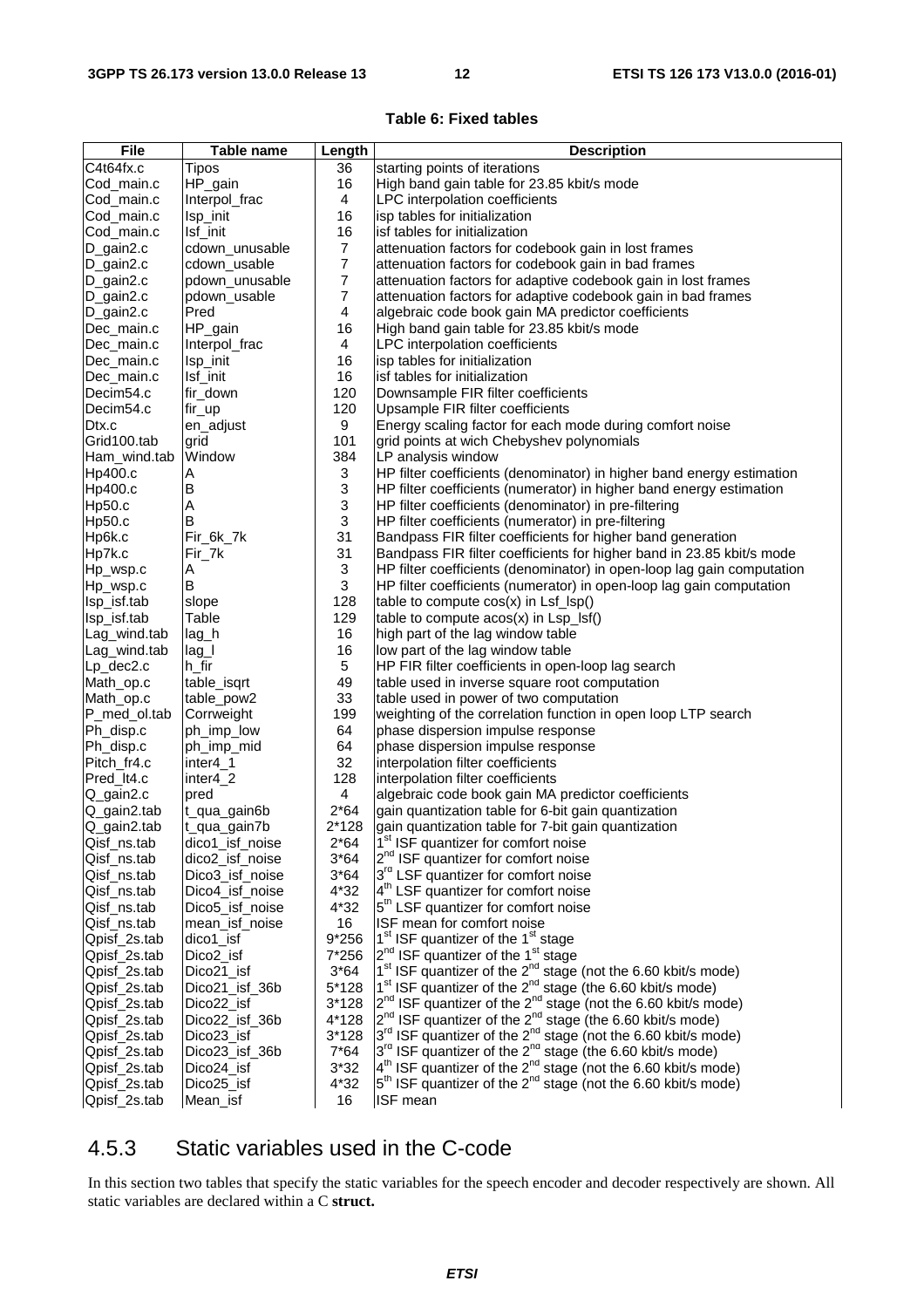| <b>Struct name</b> | Variable                 | Type[Length]             | <b>Description</b>                                                    |
|--------------------|--------------------------|--------------------------|-----------------------------------------------------------------------|
| Coder_State        | mem_decim                | Word16[30]               | Decimation filter memory                                              |
|                    | mem_sig_in               | Word16[6]                | Prefilter memory                                                      |
|                    | mem_preemph              | Word16                   | Preemphasis filter memory                                             |
|                    | old_speech               | Word16[128]              | speech buffer                                                         |
|                    | old_wsp                  | Word16[115]              | buffer holding spectral weighted speech                               |
|                    | old_exc                  | Word16[248]              | excitation vector                                                     |
|                    | mem_levinson             | Word16[18]               | Levinson memories                                                     |
|                    | Ispold                   | Word16[16]               | Old ISP vector                                                        |
|                    | ispold_q                 | Word16[16]               | Old quantized ISP vector                                              |
|                    | past_isfq                | Word16[16]               | past quantized ISF prediction error                                   |
|                    | mem_wsp                  | Word16                   | Open-loop LTP deemphasis filter memory                                |
|                    | mem_decim2               | Word16[3]                | Open-loop LTP decimation filter memory                                |
|                    | mem_w0                   | Word16                   | weighting filter memory (applied to error signal)                     |
|                    | mem_syn                  | Word16[16]               | synthesis filter memory                                               |
|                    | tilt code                | Word16                   | Preemhasis filter memory                                              |
|                    | old_wsp_max              | Word16<br>Word16         | Open loop scaling factor                                              |
|                    | old_wsp_shift<br>Q_old   | Word16                   | Maximum open loop scaling factor<br>Old scaling factor                |
|                    | Q_max                    | Word16[2]                | Maximum scaling factor                                                |
|                    | gp_clip                  | Word16[2]                | memory of pitch clipping                                              |
|                    | qua_gain                 | Word16[4]                | Gain quantization memory                                              |
|                    | old_T0_med               | Word16                   | weighted open loop pitch lag                                          |
|                    | ol_gain                  | Word16                   | Open-loop gain                                                        |
|                    | ada_w                    | Word16                   | weigthing level depeding on open loop pitch gain                      |
|                    | ol wght flg              | Word16                   | switches lag weighting on and off                                     |
|                    | old_ol_lag               | Word16[5]                | Open loop lag history                                                 |
|                    | hp_wsp_mem               | Word16[9]                | Open-loop lag gain filter memory                                      |
|                    | old_hp_wsp               | Word16[243]              | Open-loop lag                                                         |
|                    | vadSt                    | VadVars*                 | see below in this table                                               |
|                    | dtx_encSt                | dtx_encState*            | see below in this table                                               |
|                    | first_frame              | Word16                   | First frame indicator                                                 |
|                    | <b>Isfold</b>            | Word16[16]               | Old ISF vector                                                        |
|                    | L_gc_thres               | Word16                   | Noise enhancer threshold                                              |
|                    | mem_syn_hi               | Word16[16]               | synthesis filter memory (most significant word)                       |
|                    | mem_syn_lo               | Word16[16]<br>Word16     | synthesis filter memory (least significant word)                      |
|                    | mem_deemph               | Word16[6]                | Deemphasis filter memory<br>HP filter memory in the synthesis         |
|                    | mem_sig_out<br>mem_hp400 | Word16[6]                | HP filter memory                                                      |
|                    | mem_oversamp             | Word16[2*12]             | Oversampling filter memory                                            |
|                    | mem_syn_hf               | Word16[16]               | Higher band synthesis filter memory                                   |
|                    | mem_hf                   | Word16[30]               | Estimated BP filter memory (23.85 kbit/s mode)                        |
|                    | mem_hf2                  | Word16[30]               | Input BP filter memory (23.85 kbit/s mode)                            |
|                    | mem_hf3                  | Word16[30]               | Input LP filter memory (23.85 kbit/s mode)                            |
|                    | seed2                    | Word16                   | Random generation seed                                                |
|                    | disp_mem                 | Word16[8]                | Phase dispersion memory                                               |
|                    | vad_hist                 | Word16                   | VAD history                                                           |
|                    | Gain_alpha               | Word16                   | Higher band gain weighting factor (23.85 kbit/s                       |
|                    |                          |                          | mode)                                                                 |
| dtx_encState       | Isf_hist                 | Word16[128]              | LSP history (8 frames)                                                |
|                    | Log_en_hist              | Word16[8]                | logarithmic frame energy history (8 frames)                           |
|                    | Hist_ptr                 | Word16                   | pointer to the cyclic history vectors                                 |
|                    | Log_en_index             | Word16                   | Index for logarithmic energy                                          |
|                    | Cng_seed                 | Word16                   | Comfort noise excitation seed                                         |
|                    | D                        | Word16[28]               | ISF history distance matrix                                           |
|                    | sumD                     | Word16[8]                | Sum of ISF history distances                                          |
|                    | dtxHangoverCount         | Word16<br>Word16         | is decreased in DTX hangover period                                   |
| vadState1          | decAnaElapsedCount       |                          | counter for elapsed speech frames in DTX<br>background noise estimate |
|                    | bckr_est<br>ave_level    | Word16[12]<br>Word16[12] | averaged input components for stationary estimation                   |
|                    | old_level                | Word16[12]               | input levels of the previous frame                                    |
|                    | sub_level                | Word16[12]               | input levels calculated at the end of a frame                         |
|                    |                          |                          | (lookahead)                                                           |
|                    | a_data5                  | Word16[5][2]             | memory for the filter bank                                            |
|                    | a_data3                  | Word16[6]                | memory for the filter bank                                            |
|                    | burst_count              | Word16                   | counts length of a speech burst                                       |

|  |  |  |  | Table 7: Speech encoder static variables |
|--|--|--|--|------------------------------------------|
|--|--|--|--|------------------------------------------|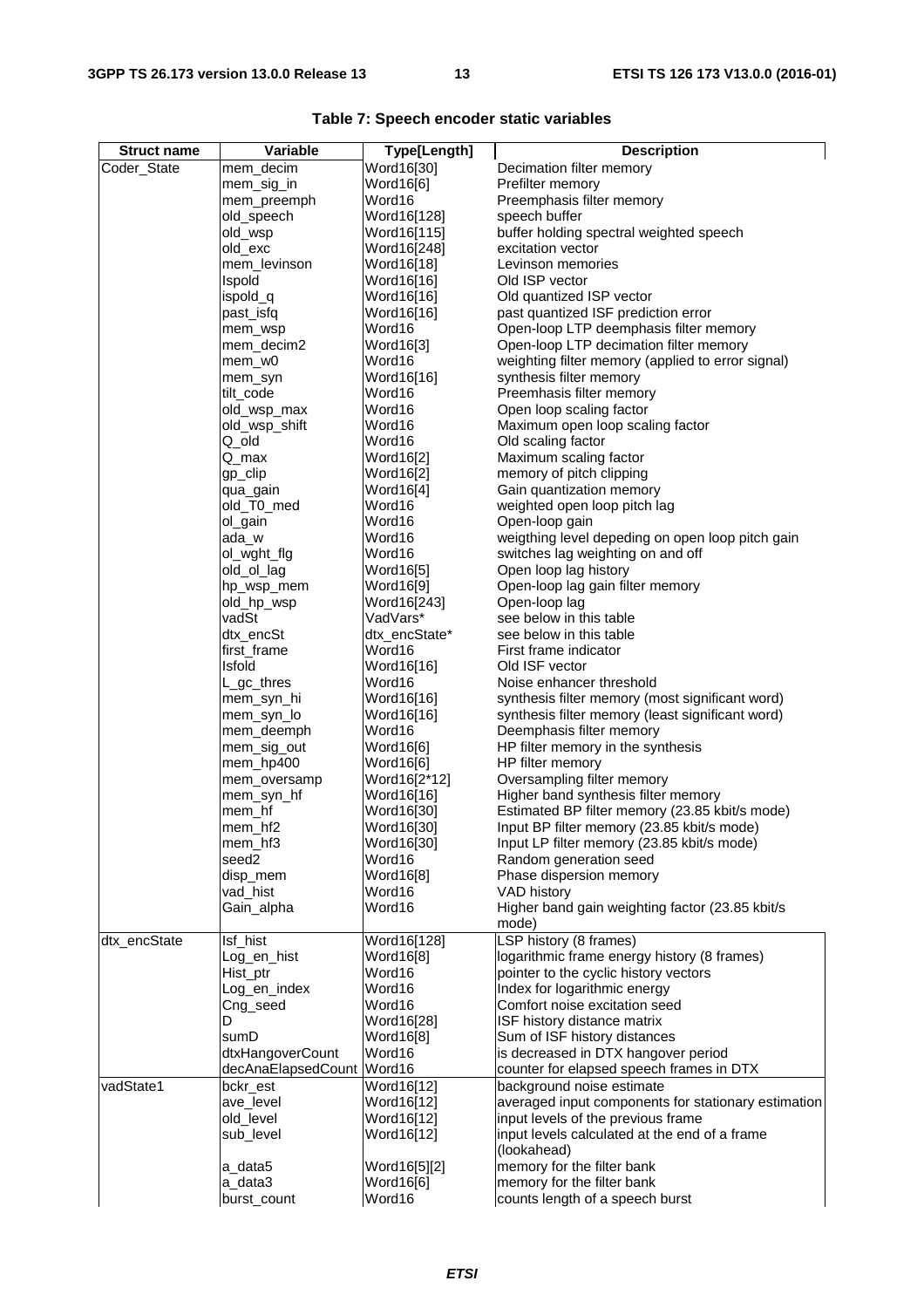| <b>Struct name</b> | Variable     | Type[Length] | <b>Description</b>                      |
|--------------------|--------------|--------------|-----------------------------------------|
|                    | Hang_count   | Word16       | hangover counter                        |
|                    | Stat count   | Word16       | stationary counter                      |
|                    | Vadreg       | Word16       | 15 flags for intermediate VAD decisions |
|                    | Tone flag    | Word16       | 15 flags for tone detection             |
|                    | sp_est_cnt   | Word16       | Speech level estimation counter         |
|                    | Sp_max       | Word16       | Maximum signal level                    |
|                    | sp max cnt   | Word16       | Maximum level estimation counter        |
|                    | Speech_level | Word16       | Speech level                            |
|                    | prev pow sum | Word16       | lPower of previous frame                |

#### **Table 8: Speech decoder static variables**

| <b>Struct name</b> | Variable                  | Type[Length]  | <b>Description</b>                               |
|--------------------|---------------------------|---------------|--------------------------------------------------|
| Decoder_State      | old_exc                   | Word16[248]   | excitation vector                                |
|                    | ispold                    | Word16[16]    | Old ISP vector                                   |
|                    | isfold                    | Word16[16]    | Old ISF vector                                   |
|                    | isf_buf                   | Word16[48]    | <b>ISF vector history</b>                        |
|                    | past_isfq                 | Word16[16]    | past quantized ISF prediction error              |
|                    | tilt_code                 | Word16        | Preemhasis filter memory                         |
|                    | Q_old                     | Word16        | Old scaling factor                               |
|                    | Qsubfr                    | Word16        | Scaling factor history                           |
|                    | L_gc_thres                | Word16        | Noise enhancer threshold                         |
|                    | mem_syn_hi                | Word16[16]    | synthesis filter memory (most significant word)  |
|                    | mem_syn_lo                | Word16[16]    | synthesis filter memory (least significant word) |
|                    | mem_deemph                | Word16        | Deemphasis filter memory                         |
|                    | mem_sig_out               | Word16[6]     | HP filter memory in the synthesis                |
|                    | mem_oversamp              | Word16[24]    | Oversampling filter memory                       |
|                    | mem_syn_hf                | Word16[20]    | Higher band synthesis filter memory              |
|                    | mem_hf                    | Word16[30]    | Estimated BP filter memory (23.85 kbit/s mode)   |
|                    | mem_hf2                   | Word16[30]    | Input BP filter memory (23.85 kbit/s mode)       |
|                    | mem_hf3                   | Word16[30]    | Input LP filter memory (23.85 kbit/s mode)       |
|                    | seed                      | Word16        | Random code generation seed for bad frames       |
|                    | seed <sub>2</sub>         | Word16        | Random generation seed for higher band           |
|                    | old_T0                    | Word16        | Old LTP lag (integer part)                       |
|                    | old_T0_frac               | Word16        | Old LTP lag (fraction part)                      |
|                    | lag_hist                  | Word16[5]     | LTP lag history                                  |
|                    | dec_gain                  | Word16[23]    | Gain decoding memory                             |
|                    | seed3                     | Word16        | Random LTP lag generation seed for bad frames    |
|                    | disp_mem                  | Word16[8]     | Phase dispersion memory                          |
|                    | mem_hp400                 | Word16[6]     | HP filter memory                                 |
|                    | prev_bfi                  | Word16        | Previous BFI                                     |
|                    | state                     | Word16        | BGH state machine memory                         |
|                    | first_frame               | Word16        | First frame indicator                            |
|                    | dtx_decSt                 | dtx_decState* | see below in this table                          |
|                    | Vad_hist                  | Word16        | VAD history                                      |
| dtx_decState       | Since_last_sid            | Word16        | number of frames since last SID frame            |
|                    | true_sid_period_inv       | Word16        | inverse of true SID update rate                  |
|                    | log_en                    | Word16        | logarithmic frame energy                         |
|                    | old_log_en                | Word16        | previous value of log_en                         |
|                    | isf                       | Word16[16]    | <b>ISF</b> vector                                |
|                    | Isf_old                   | Word16[16]    | Previous ISF vector                              |
|                    | Cng_seed                  | Word16        | Comfort noise excitation seed                    |
|                    | Isf_hist                  | Word16[128]   | ISF vector history (8 frames)                    |
|                    | Log_en_hist               | Word16[8]     | logarithmic frame energy history                 |
|                    | Hist_ptr                  | Word16        | index to beginning of LSF history                |
|                    | dtxHangoverCount          | Word16        | counts down in hangover period                   |
|                    | DecAnaElapsedCount Word16 |               | counts elapsed speech frames after DTX           |
|                    | sid_frame                 | Word16        | flags SID frames                                 |
|                    | valid_data                | Word16        | flags SID frames containing valid data           |
|                    | log_en_adjust             | Word16        | mode-dependent frame energy adjustment           |
|                    | dtxHangoverAdded          | Word16        | flags hangover period at end of speech           |
|                    | dtxGlobalState            | Word16        | DTX state flags                                  |
|                    | data_updated              | Word16        | flags CNI updates                                |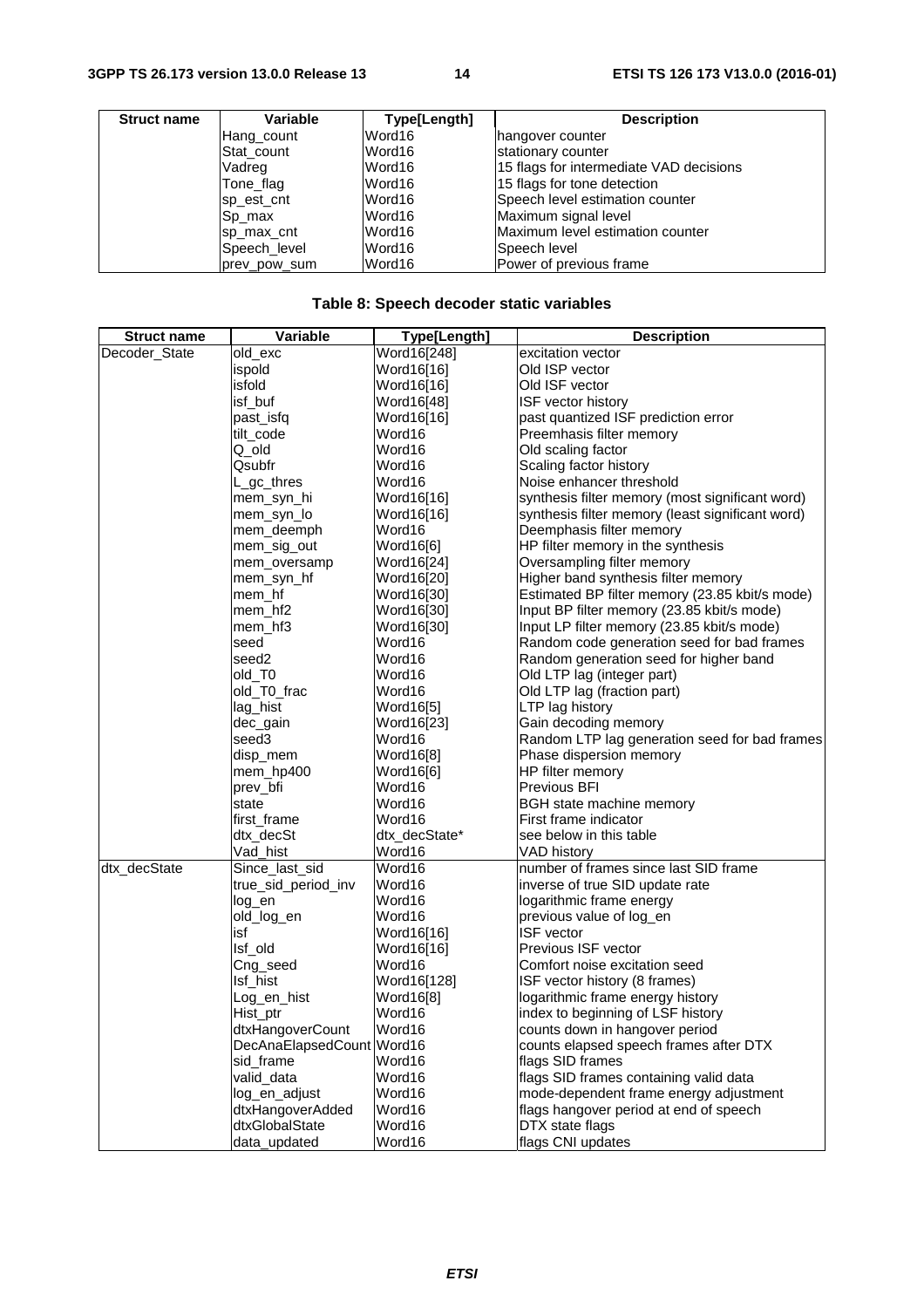### 5 Homing procedure

The principles of the homing procedures are described in [2]. This specification only includes a detailed description of the 9 decoder homing frames. For each AMR-WB codec mode, the corresponding decoder homing frame has a fixed set of parameters. The parameters in serial format are packed into parameters in 15-bit-long format where the first serial bit is inserted into most significant bit in the 15-bit-long format. These 15-bit-long parameters do not represent real speech parameters, but they decrease memory consumption compared to the speech parameters. Table 9 shows the homing frame in 15-bit-long format for different modes. In the decoder, the received speech parameters in serial format are first converted into 15-bit-long format. Then the obtained parameters are compared against the homing frame table values (Table 9).

#### **Table 9: Table values for the decoder homing frame in 15-bit-long format for different modes**

| <b>Mode</b>    | Value (MSB=b0)                                                                                                                                                                                                        |
|----------------|-----------------------------------------------------------------------------------------------------------------------------------------------------------------------------------------------------------------------|
| $\Omega$       | 3168, 29954, 29213, 16121, 64, 13440, 30624, 16430, 19008                                                                                                                                                             |
| 1              | 3168, 31665, 9943, 9123, 15599, 4358, 20248, 2048, 17040, 27787, 16816, 13888                                                                                                                                         |
| $\mathcal{P}$  | 3168, 31665, 9943, 9128, 3647, 8129, 30930, 27926, 18880, 12319, 496, 1042, 4061, 20446, 25629,<br>28069, 13948                                                                                                       |
| 3              | 3168, 31665, 9943, 9131, 24815, 655, 26616, 26764, 7238, 19136, 6144, 88, 4158, 25733, 30567, 30494,<br>221, 20321, 17823                                                                                             |
| 4              | 3168, 31665, 9943, 9131, 24815, 700, 3824, 7271, 26400, 9528, 6594, 26112, 108, 2068, 12867, 16317,<br>23035, 24632, 7528, 1752, 6759, 24576                                                                          |
| 5              | 3168, 31665, 9943, 9135, 14787, 14423, 30477, 24927, 25345, 30154, 916, 5728, 18978, 2048, 528,<br>16449, 2436, 3581, 23527, 29479, 8237, 16810, 27091, 19052, 0                                                      |
| 6              | 3168, 31665, 9943, 9129, 8637, 31807, 24646, 736, 28643, 2977, 2566, 25564, 12930, 13960, 2048, 834,<br>3270, 4100, 26920, 16237, 31227, 17667, 15059, 20589, 30249, 29123, 0                                         |
| $\overline{7}$ | 3168, 31665, 9943, 9132, 16748, 3202, 28179, 16317, 30590, 15857, 19960, 8818, 21711, 21538, 4260,<br>16690, 20224, 3666, 4194, 9497, 16320, 15388, 5755, 31551, 14080, 3574, 15932, 50, 23392, 26053,<br>31216       |
| 8              | 3168, 31665, 9943, 9134, 24776, 5857, 18475, 28535, 29662, 14321, 16725, 4396, 29353, 10003, 17068,<br>20504, 720, 0, 8465, 12581, 28863, 24774, 9709, 26043, 7941, 27649, 13965, 15236, 18026, 22047,<br>16681, 3968 |

### 6 File formats

This section describes the file formats used by the encoder and decoder programs. The test sequences defined in [1 also use the file formats described here.

### 6.1 Speech file (encoder input / decoder output)

Speech files read by the encoder and written by the decoder consist of 16-bit words where each word contains a 14-bit, left aligned speech sample. The byte order depends on the host architecture (e.g. MSByte first on SUN workstations, LSByte first on PCs etc.). Both the encoder and the decoder program process complete frames (of 320 samples) only.

This means that the encoder will only process *n* frames if the length of the input file is *n\*320 + k* words, while the files produced by the decoder will always have a length of *n\*320* words.

### 6.2 Mode control file (encoder input)

The encoder program can optionally read in a mode control file which specifies the encoding mode for each frame of speech processed. The file is a text file containing one number per speech frame. Each line contains one of the mode numbers 0-8.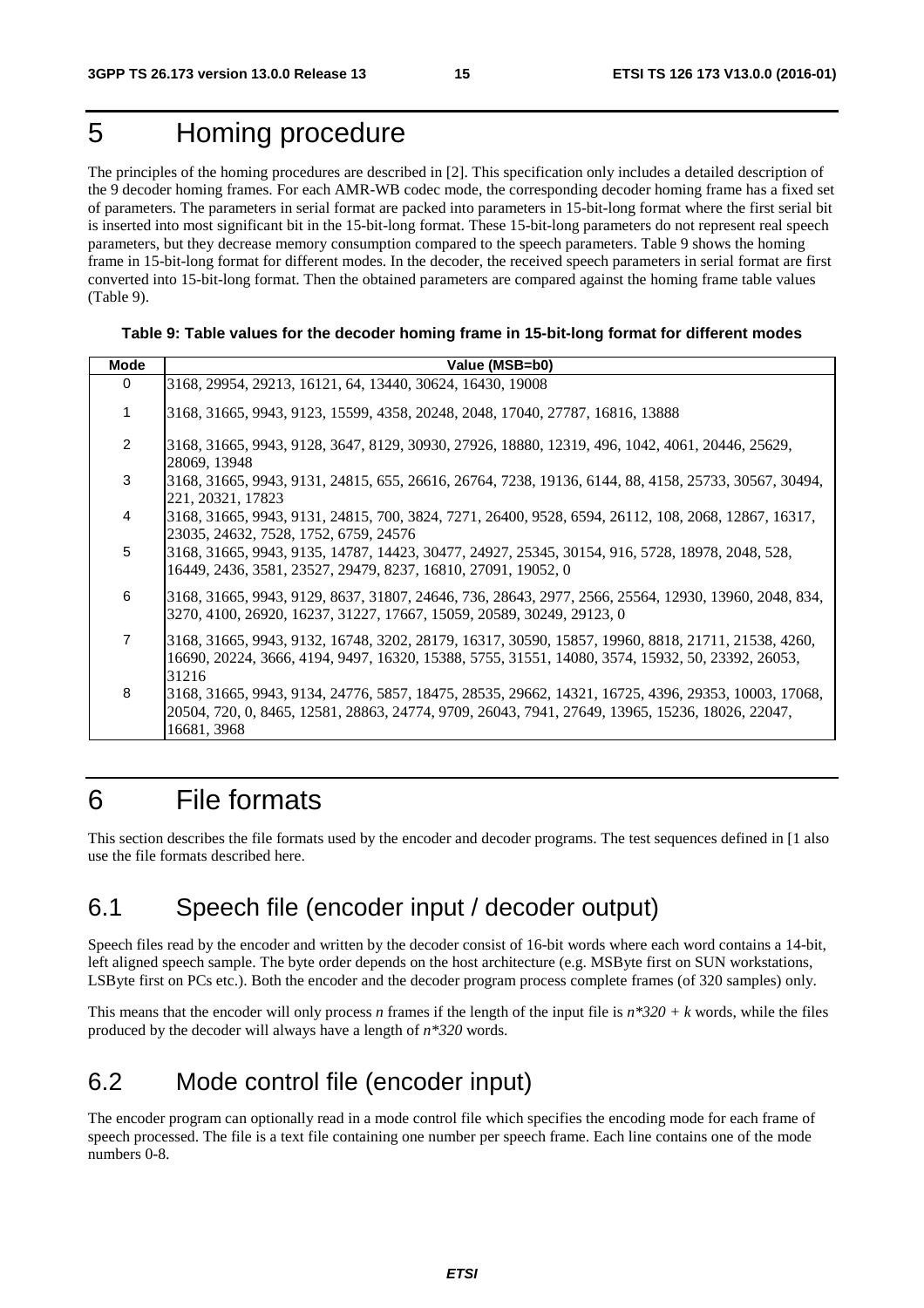### 6.3 Parameter bitstream file (encoder output / decoder input)

The files produced by the speech encoder/expected by the speech decoder contain an arbitrary number of frames in the following available formats.

NOTE ON DEFAULT 3GPP AND ITU BITSTREAM FORMATS:

ITU stream format gives very limited possibilities to distinguish NO\_DATA and SID\_FIRST frame types at the beginning of a stream. In some very limited cases for which some instance between encoder and decoder cuts of the first hangover period frames (e.g. handovers, editing of the stream), the output of the decoder is different depending on the stream format, ITU or default 3GPP.

#### Default 3GPP format:

This is the default format used in 3GPP. This format shall be used when the codec is tested against the test vectors.

| 5.57<br>----<br>шу<br>∿МЬ.<br>.<br>⊔ ⊔<br>سالان<br>$\overline{\phantom{a}}$<br>$\overline{\phantom{a}}$<br>$\overline{\phantom{a}}$ | .<br>'\IVI г.<br>. . | <b>MODE</b> | $\sim$<br>∸∸ | $\sim$<br>BZ | $\cdots$<br>. | ວ∽≁<br>- 5111. |
|-------------------------------------------------------------------------------------------------------------------------------------|----------------------|-------------|--------------|--------------|---------------|----------------|
|-------------------------------------------------------------------------------------------------------------------------------------|----------------------|-------------|--------------|--------------|---------------|----------------|

Each box corresponds to one Word16 value in the bitstream file, for a total of 3+nn words or 6+2nn bytes per frame, where nn is the number of encoded bits in the frame. Each encoded bit is represented as follows: Bit  $0 = 0xff81$ , Bit  $1 =$ 0x007f. The fields have the following meaning:

TYPE OF FRAME TYPE transmit frame type, which is one of

| TX TYPE | (0x6b21) |
|---------|----------|
| RX TYPE | (0x6b20) |

If TYPE OF FRAME TYPE is TX TYPE,

| FRAME TYPE | transmit frame type, which is one of |          |
|------------|--------------------------------------|----------|
|            | TX SPEECH                            | (0x0000) |
|            | TX SID FIRST                         | (0x0001) |
|            | TX SID UPDATE                        | (0x0002) |
|            | TX NO DATA                           | (0x0003) |

If TYPE OF FRAME TYPE is RX TYPE,

FRAME TYPE transmit frame type, which is one of RX SPEECH GOOD (0x0000) RX\_SPEECH\_PROBABLY\_DEGRADED (0x0001) RX<sup>SPEECH</sub> LOST (0x0002)</sup> RX SPEECH BAD (0x0003) RX SID FIRST (0x0004) RX\_SID\_UPDATE (0x0005) RX SID BAD (0x0006) RX NO DATA (0x0007)

B0…B2nn speech encoder parameter bits (i.e. the bitstream itself). Each B*x* either has the value 0x0081 (for bit 0) or 0x007F (for bit 1).

#### MODE INFO encoding mode information, which is one of

6.60 kbit/s mode (0x0000) 8.85 kbit/s mode (0x0001) 12.65 kbit/s mode (0x0002) 14.25 kbit/s mode (0x0003) 15.85 kbit/s mode (0x0004) 18.25 kbit/s mode (0x0005) 19.85  $kbit/s$  mode 23.05 kbit/s mode (0x0007) 23.85 kbit/s mode (0x0008)

As indicated in section 6.1 above, the byte order depends on the host architecture.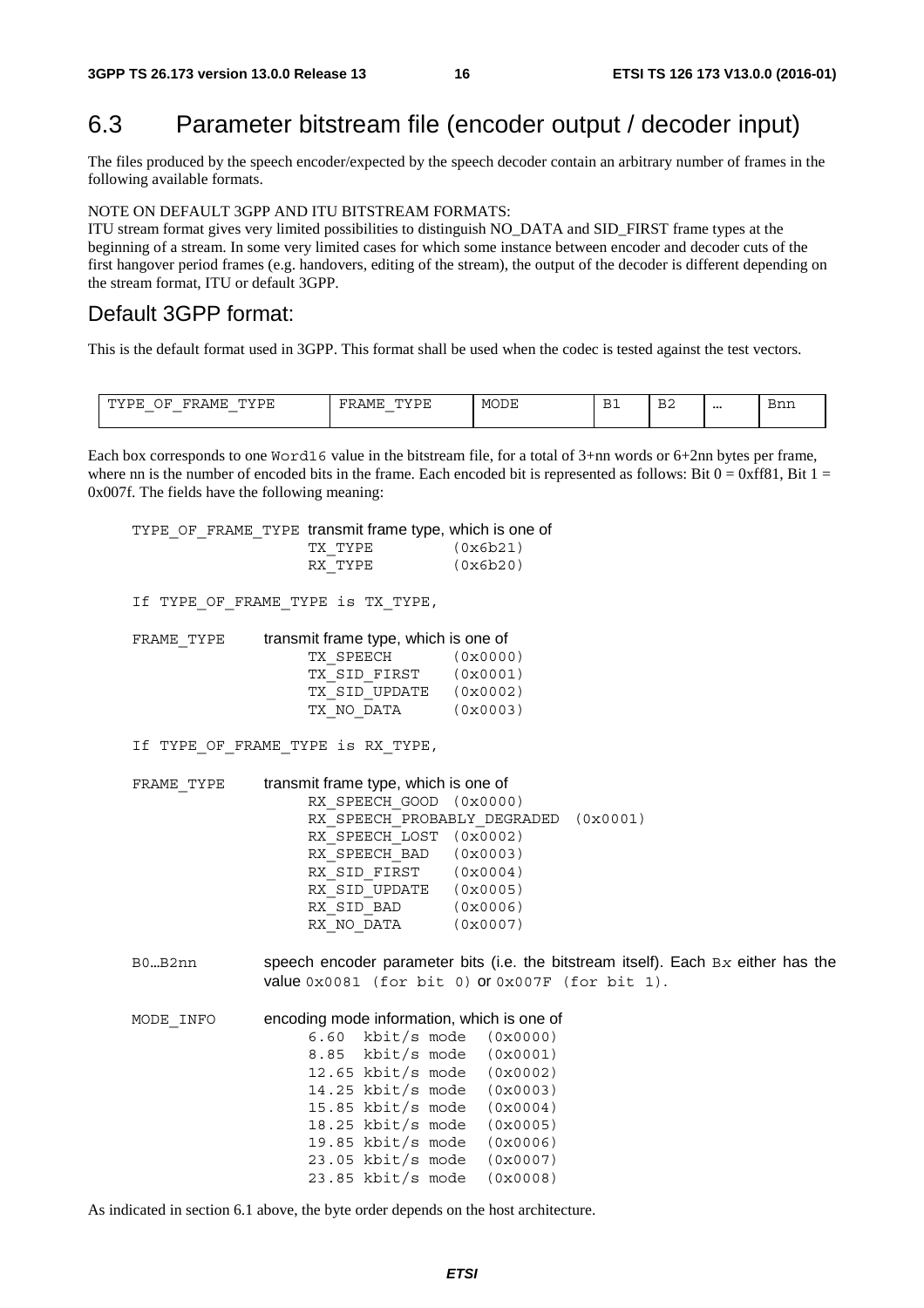#### ITU format (activated with command line parameter -itu)

| SYNC<br>M (<br>ا س<br>___ | :NG÷<br>$1\mu$<br>∸<br>. | R<br>∸∸ | $\mathbf{r}$<br>. .<br>↵ | $\cdots$ | Bnn |
|---------------------------|--------------------------|---------|--------------------------|----------|-----|
| $\overline{\phantom{a}}$  | $\overline{\phantom{a}}$ |         |                          |          |     |

Each box corresponds to one Word16 value in the bitstream file, for a total of 2+nn words or 4+2nn bytes per frame, where nn is the number of encoded bits in the frame. Each encoded bit is represented as follows: Bit  $0 = 0x007f$ , Bit  $1 =$ 0x0081. The fields have the following meaning:

SYNC\_WORD Word to ensure correct frame synchronization between the encoder and the decoder. It is also used to indicate the occurrences of bad frames.

|  | In the encoder output: | (0x6b21)             |  |
|--|------------------------|----------------------|--|
|  | In the decoder input:  | Good frames (0x6b21) |  |
|  |                        | Bad frames (0x6b20)  |  |

DATA LENGTH Length of the speech data. Codec mode and frame type is extracted in the decoder using this parameter:

| <b>DATA</b><br><b>LENGTH</b> | PREVIOUS FRAME                                         | CODEC MODE     | <b>FRAMETYPE</b>                  |
|------------------------------|--------------------------------------------------------|----------------|-----------------------------------|
| $\theta$                     | RX SPEECH GOOD/<br>RX SPEECH LOST                      | <b>DTX</b>     | RX SID FIRST                      |
| $\theta$                     | <b>OTHER THAN</b><br>RX SPEECH GOOD/<br>RX SPEECH LOST | <b>DTX</b>     | RX NO DATA                        |
| 35                           |                                                        | <b>DTX</b>     | RX SID UPDATE                     |
| 132                          |                                                        | $6.60$ kbit/s  | RX SPEECH GOOD/<br>RX SPEECH LOST |
| 177                          |                                                        | $8.85$ kbit/s  | RX SPEECH GOOD/<br>RX SPEECH LOST |
| 253                          |                                                        | $12.65$ kbit/s | RX SPEECH GOOD/<br>RX SPEECH LOST |
| 285                          |                                                        | $14.25$ kbit/s | RX SPEECH GOOD/<br>RX SPEECH LOST |
| $\overline{317}$             |                                                        | $15.85$ kbit/s | RX SPEECH GOOD/<br>RX SPEECH LOST |
| 365                          |                                                        | 18.25 kbit/s   | RX SPEECH GOOD/<br>RX SPEECH LOST |
| 397                          |                                                        | $19.85$ kbit/s | RX SPEECH GOOD/<br>RX SPEECH LOST |
| 461                          |                                                        | $23.05$ kbit/s | RX SPEECH GOOD/<br>RX SPEECH LOST |
| 477                          |                                                        | 23.85 kbit/s   | RX SPEECH GOOD/<br>RX SPEECH LOST |

#### MIME/file storage format (activated with command line parameter -mime)

Detailed description of the AMR-WB single channel MIME/file storage format can be found in [7] (sections 5.1 and 5.3). This format is used e.g. by the Multimedia Messaging Service (MMS).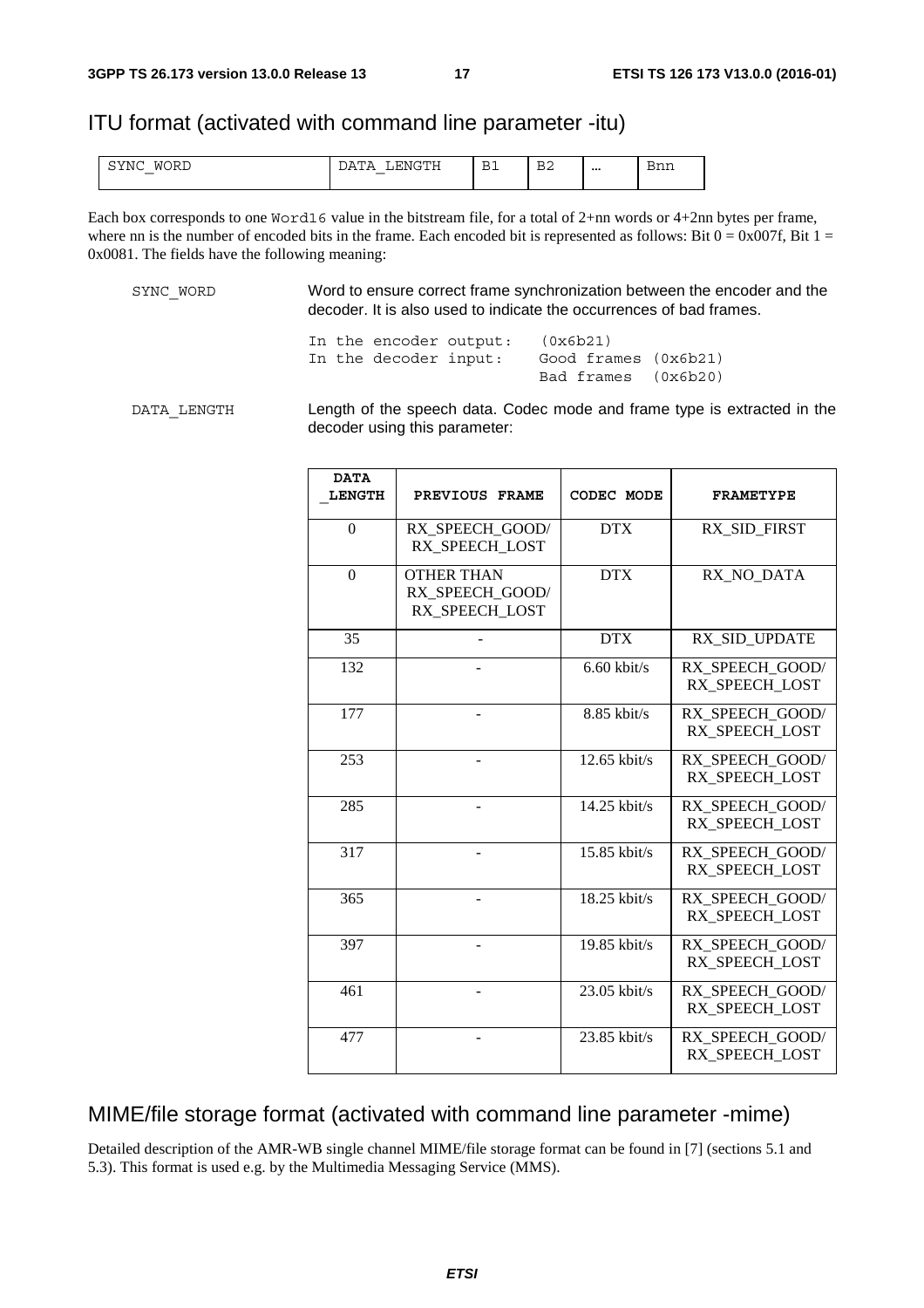## Annex A (informative): Change history

| CR<br>TSG #   TSG Doc.<br><b>Rev</b><br>Old<br><b>New</b><br><b>Date</b><br>SP-010083<br>Version 2.0.0 provided for approval<br>5.0.0<br>03-2001<br>11<br>06-2001<br>$\overline{5.1.0}$<br>12<br>SP-010307<br>001<br>1<br>Unnecessary printing in Az_isp-function<br>5.0.0<br>$\overline{12}$<br>SP-010307<br>002<br>1<br>Overflow in isp_az.c<br>06-2001<br>5.0.0<br>5.1.0<br>SP-010307<br>$\overline{1}$<br>5.1.0<br>06-2001<br>$\overline{12}$<br>$\overline{003}$<br>Error in the ISF extrapolation in 6.60 kbit/s mode<br>5.0.0<br>$\overline{12}$<br>1<br>5.0.0<br>$\overline{5.1.0}$<br>06-2001<br>SP-010307<br>004<br>14-bit masking to decoder<br>$\overline{12}$<br>SP-010307<br>005<br>1<br>Correction of the homing function<br>5.1.0<br>06-2001<br>5.0.0<br>5.1.0<br>$\overline{12}$<br>1<br>5.0.0<br>06-2001<br>SP-010307<br>006<br>Fixed codebook initialisation<br>5.1.0<br>5.1.1<br>06-2001<br>Minor editorial to cover page<br>Error in the C-code of the encoder homing function<br>SP-010455<br>007<br>5.1.1<br>5.2.0<br>09-2001<br>13<br>5.1.1<br>SP-010455<br>5.2.0<br>09-2001<br>13<br>008<br>Inconsistency in the file format description<br>14<br>5.2.0<br>5.3.0<br>12-2001<br>SP-010699<br>009<br>Incorrect mode usage during DTX<br>SP-010699<br>Correction of decoder homing function for 23.85 kbit/s<br>12-2001<br>14<br>010<br>5.2.0<br>5.3.0<br>mode<br>$\overline{2}$<br>5.3.0<br>SP-020081<br>Correction of mode reading and memory usage<br>5.4.0<br>03-2002<br>15<br>011<br>$\overline{012}$<br>SP-020081 | <b>Change history</b> |    |  |  |  |                                                   |       |        |
|-----------------------------------------------------------------------------------------------------------------------------------------------------------------------------------------------------------------------------------------------------------------------------------------------------------------------------------------------------------------------------------------------------------------------------------------------------------------------------------------------------------------------------------------------------------------------------------------------------------------------------------------------------------------------------------------------------------------------------------------------------------------------------------------------------------------------------------------------------------------------------------------------------------------------------------------------------------------------------------------------------------------------------------------------------------------------------------------------------------------------------------------------------------------------------------------------------------------------------------------------------------------------------------------------------------------------------------------------------------------------------------------------------------------------------------------------------------------------------------------------------------------------------------------------|-----------------------|----|--|--|--|---------------------------------------------------|-------|--------|
|                                                                                                                                                                                                                                                                                                                                                                                                                                                                                                                                                                                                                                                                                                                                                                                                                                                                                                                                                                                                                                                                                                                                                                                                                                                                                                                                                                                                                                                                                                                                               |                       |    |  |  |  | Subject/Comment                                   |       |        |
|                                                                                                                                                                                                                                                                                                                                                                                                                                                                                                                                                                                                                                                                                                                                                                                                                                                                                                                                                                                                                                                                                                                                                                                                                                                                                                                                                                                                                                                                                                                                               |                       |    |  |  |  |                                                   |       |        |
|                                                                                                                                                                                                                                                                                                                                                                                                                                                                                                                                                                                                                                                                                                                                                                                                                                                                                                                                                                                                                                                                                                                                                                                                                                                                                                                                                                                                                                                                                                                                               |                       |    |  |  |  |                                                   |       |        |
|                                                                                                                                                                                                                                                                                                                                                                                                                                                                                                                                                                                                                                                                                                                                                                                                                                                                                                                                                                                                                                                                                                                                                                                                                                                                                                                                                                                                                                                                                                                                               |                       |    |  |  |  |                                                   |       |        |
|                                                                                                                                                                                                                                                                                                                                                                                                                                                                                                                                                                                                                                                                                                                                                                                                                                                                                                                                                                                                                                                                                                                                                                                                                                                                                                                                                                                                                                                                                                                                               |                       |    |  |  |  |                                                   |       |        |
|                                                                                                                                                                                                                                                                                                                                                                                                                                                                                                                                                                                                                                                                                                                                                                                                                                                                                                                                                                                                                                                                                                                                                                                                                                                                                                                                                                                                                                                                                                                                               |                       |    |  |  |  |                                                   |       |        |
|                                                                                                                                                                                                                                                                                                                                                                                                                                                                                                                                                                                                                                                                                                                                                                                                                                                                                                                                                                                                                                                                                                                                                                                                                                                                                                                                                                                                                                                                                                                                               |                       |    |  |  |  |                                                   |       |        |
|                                                                                                                                                                                                                                                                                                                                                                                                                                                                                                                                                                                                                                                                                                                                                                                                                                                                                                                                                                                                                                                                                                                                                                                                                                                                                                                                                                                                                                                                                                                                               |                       |    |  |  |  |                                                   |       |        |
|                                                                                                                                                                                                                                                                                                                                                                                                                                                                                                                                                                                                                                                                                                                                                                                                                                                                                                                                                                                                                                                                                                                                                                                                                                                                                                                                                                                                                                                                                                                                               |                       |    |  |  |  |                                                   |       |        |
|                                                                                                                                                                                                                                                                                                                                                                                                                                                                                                                                                                                                                                                                                                                                                                                                                                                                                                                                                                                                                                                                                                                                                                                                                                                                                                                                                                                                                                                                                                                                               |                       |    |  |  |  |                                                   |       |        |
|                                                                                                                                                                                                                                                                                                                                                                                                                                                                                                                                                                                                                                                                                                                                                                                                                                                                                                                                                                                                                                                                                                                                                                                                                                                                                                                                                                                                                                                                                                                                               |                       |    |  |  |  |                                                   |       |        |
|                                                                                                                                                                                                                                                                                                                                                                                                                                                                                                                                                                                                                                                                                                                                                                                                                                                                                                                                                                                                                                                                                                                                                                                                                                                                                                                                                                                                                                                                                                                                               |                       |    |  |  |  |                                                   |       |        |
|                                                                                                                                                                                                                                                                                                                                                                                                                                                                                                                                                                                                                                                                                                                                                                                                                                                                                                                                                                                                                                                                                                                                                                                                                                                                                                                                                                                                                                                                                                                                               |                       |    |  |  |  |                                                   |       |        |
|                                                                                                                                                                                                                                                                                                                                                                                                                                                                                                                                                                                                                                                                                                                                                                                                                                                                                                                                                                                                                                                                                                                                                                                                                                                                                                                                                                                                                                                                                                                                               |                       |    |  |  |  |                                                   |       |        |
|                                                                                                                                                                                                                                                                                                                                                                                                                                                                                                                                                                                                                                                                                                                                                                                                                                                                                                                                                                                                                                                                                                                                                                                                                                                                                                                                                                                                                                                                                                                                               | 03-2002               | 15 |  |  |  | Correction of pitch calculation of AMR-WB encoder | 5.3.0 | 5.4.0  |
| Error concealment of high band gain in 23.85 kbit/s<br>03-2002<br>15<br>SP-020081<br>$\overline{013}$<br>5.3.0<br>5.4.0<br>mode                                                                                                                                                                                                                                                                                                                                                                                                                                                                                                                                                                                                                                                                                                                                                                                                                                                                                                                                                                                                                                                                                                                                                                                                                                                                                                                                                                                                               |                       |    |  |  |  |                                                   |       |        |
| Correction of ambiguous expression in the AMR-WB<br>5.4.0<br>12-2002<br>SP-020692<br>014<br>5.5.0<br>18<br>C-Code                                                                                                                                                                                                                                                                                                                                                                                                                                                                                                                                                                                                                                                                                                                                                                                                                                                                                                                                                                                                                                                                                                                                                                                                                                                                                                                                                                                                                             |                       |    |  |  |  |                                                   |       |        |
| $\overline{2}$<br>SP-030089<br>015<br>Harmonization of 3GPP TS 26.173 and ITU-T<br>5.5.0<br>5.6.0<br>03-2003<br>19<br>G.722.2 C-codes                                                                                                                                                                                                                                                                                                                                                                                                                                                                                                                                                                                                                                                                                                                                                                                                                                                                                                                                                                                                                                                                                                                                                                                                                                                                                                                                                                                                         |                       |    |  |  |  |                                                   |       |        |
| Correction for handling of RX_NO_DATA frames<br>5.5.0<br>03-2003<br>19<br>SP-030089<br>016<br>5.6.0                                                                                                                                                                                                                                                                                                                                                                                                                                                                                                                                                                                                                                                                                                                                                                                                                                                                                                                                                                                                                                                                                                                                                                                                                                                                                                                                                                                                                                           |                       |    |  |  |  |                                                   |       |        |
| 5.7.0<br>5.6.0<br>$\overline{20}$<br>SP-030216<br>$\overline{017}$<br>MMS compatible input/output option for fixed-point<br>06-2003<br>1                                                                                                                                                                                                                                                                                                                                                                                                                                                                                                                                                                                                                                                                                                                                                                                                                                                                                                                                                                                                                                                                                                                                                                                                                                                                                                                                                                                                      |                       |    |  |  |  |                                                   |       |        |
| AMR-WB source code                                                                                                                                                                                                                                                                                                                                                                                                                                                                                                                                                                                                                                                                                                                                                                                                                                                                                                                                                                                                                                                                                                                                                                                                                                                                                                                                                                                                                                                                                                                            |                       |    |  |  |  |                                                   |       |        |
| Added file containing the C-code accidentally omitted<br>5.7.1<br>5.7.0                                                                                                                                                                                                                                                                                                                                                                                                                                                                                                                                                                                                                                                                                                                                                                                                                                                                                                                                                                                                                                                                                                                                                                                                                                                                                                                                                                                                                                                                       |                       |    |  |  |  |                                                   |       |        |
| from previous version                                                                                                                                                                                                                                                                                                                                                                                                                                                                                                                                                                                                                                                                                                                                                                                                                                                                                                                                                                                                                                                                                                                                                                                                                                                                                                                                                                                                                                                                                                                         |                       |    |  |  |  |                                                   |       |        |
| Possible decoder LPC coefficients overflow<br>5.7.1<br>09-2003<br>21<br>SP-030446<br>019<br>5.8.0                                                                                                                                                                                                                                                                                                                                                                                                                                                                                                                                                                                                                                                                                                                                                                                                                                                                                                                                                                                                                                                                                                                                                                                                                                                                                                                                                                                                                                             |                       |    |  |  |  |                                                   |       |        |
| 26<br>SP-040844<br>020<br>5.8.0<br>12-2004<br>Incorrect definition of vector nb_of_bits<br>6.0.0<br>1                                                                                                                                                                                                                                                                                                                                                                                                                                                                                                                                                                                                                                                                                                                                                                                                                                                                                                                                                                                                                                                                                                                                                                                                                                                                                                                                                                                                                                         |                       |    |  |  |  |                                                   |       |        |
| SP-060846<br>$\mathbf{1}$<br>12-2006<br>34<br>0023<br>Correction to bug in ITU-T bitstream format in the<br>6.0.0<br>6.1.0                                                                                                                                                                                                                                                                                                                                                                                                                                                                                                                                                                                                                                                                                                                                                                                                                                                                                                                                                                                                                                                                                                                                                                                                                                                                                                                                                                                                                    |                       |    |  |  |  |                                                   |       |        |
| presence of frame erasures                                                                                                                                                                                                                                                                                                                                                                                                                                                                                                                                                                                                                                                                                                                                                                                                                                                                                                                                                                                                                                                                                                                                                                                                                                                                                                                                                                                                                                                                                                                    |                       |    |  |  |  |                                                   |       |        |
| 0025<br>$\mathbf{1}$<br>Correct text specification to be aligned with the C-<br>6.1.0<br>6.2.0<br>$\overline{35}$<br>SP-070023<br>03-2007<br>code                                                                                                                                                                                                                                                                                                                                                                                                                                                                                                                                                                                                                                                                                                                                                                                                                                                                                                                                                                                                                                                                                                                                                                                                                                                                                                                                                                                             |                       |    |  |  |  |                                                   |       |        |
| SP-070029<br>0026<br>Correction in AMR decoder to avoid division by zero<br>6.2.0<br>7.0.0<br>03-2007<br>35<br>in RX-DTX Handling                                                                                                                                                                                                                                                                                                                                                                                                                                                                                                                                                                                                                                                                                                                                                                                                                                                                                                                                                                                                                                                                                                                                                                                                                                                                                                                                                                                                             |                       |    |  |  |  |                                                   |       |        |
| 09-2007<br>SP-070626<br>0029<br>1<br>Robust operation of AMRWB-decoder<br>7.0.0<br>7.1.0<br>37                                                                                                                                                                                                                                                                                                                                                                                                                                                                                                                                                                                                                                                                                                                                                                                                                                                                                                                                                                                                                                                                                                                                                                                                                                                                                                                                                                                                                                                |                       |    |  |  |  |                                                   |       |        |
| $\overline{42}$<br>Version for Release 8<br>0.0.8<br>12-2008<br>7.1.0                                                                                                                                                                                                                                                                                                                                                                                                                                                                                                                                                                                                                                                                                                                                                                                                                                                                                                                                                                                                                                                                                                                                                                                                                                                                                                                                                                                                                                                                         |                       |    |  |  |  |                                                   |       |        |
| 12-2009<br>46<br>Version for Release 9<br>9.0.0<br>8.0.0                                                                                                                                                                                                                                                                                                                                                                                                                                                                                                                                                                                                                                                                                                                                                                                                                                                                                                                                                                                                                                                                                                                                                                                                                                                                                                                                                                                                                                                                                      |                       |    |  |  |  |                                                   |       |        |
| 51<br>9.0.0<br>03-2011<br>Version for Release 10                                                                                                                                                                                                                                                                                                                                                                                                                                                                                                                                                                                                                                                                                                                                                                                                                                                                                                                                                                                                                                                                                                                                                                                                                                                                                                                                                                                                                                                                                              |                       |    |  |  |  |                                                   |       | 10.0.0 |
| $\overline{57}$<br>09-2012<br>Version for Release 11<br>10.0.0                                                                                                                                                                                                                                                                                                                                                                                                                                                                                                                                                                                                                                                                                                                                                                                                                                                                                                                                                                                                                                                                                                                                                                                                                                                                                                                                                                                                                                                                                |                       |    |  |  |  |                                                   |       | 11.0.0 |
| 09-2014<br>65<br>Version for Release 12<br>11.0.0                                                                                                                                                                                                                                                                                                                                                                                                                                                                                                                                                                                                                                                                                                                                                                                                                                                                                                                                                                                                                                                                                                                                                                                                                                                                                                                                                                                                                                                                                             |                       |    |  |  |  |                                                   |       | 12.0.0 |
| 03-2015<br>67<br>0030<br>Correction on AMR-WB (noise energy initialization)<br>12.0.0<br>SP-150094<br>$\overline{\mathbf{c}}$                                                                                                                                                                                                                                                                                                                                                                                                                                                                                                                                                                                                                                                                                                                                                                                                                                                                                                                                                                                                                                                                                                                                                                                                                                                                                                                                                                                                                 |                       |    |  |  |  |                                                   |       | 12.1.0 |
| $\overline{2}$<br>03-2015<br>67<br>SP-150094<br>0031<br>Correction on AMR-WB (out-of-bound memory<br>$\overline{1}2.0.0$<br>access)                                                                                                                                                                                                                                                                                                                                                                                                                                                                                                                                                                                                                                                                                                                                                                                                                                                                                                                                                                                                                                                                                                                                                                                                                                                                                                                                                                                                           |                       |    |  |  |  |                                                   |       | 12.1.0 |
| 12-2015<br>$\overline{70}$<br>12.1.0<br>Version for Release 13                                                                                                                                                                                                                                                                                                                                                                                                                                                                                                                                                                                                                                                                                                                                                                                                                                                                                                                                                                                                                                                                                                                                                                                                                                                                                                                                                                                                                                                                                |                       |    |  |  |  |                                                   |       | 13.0.0 |